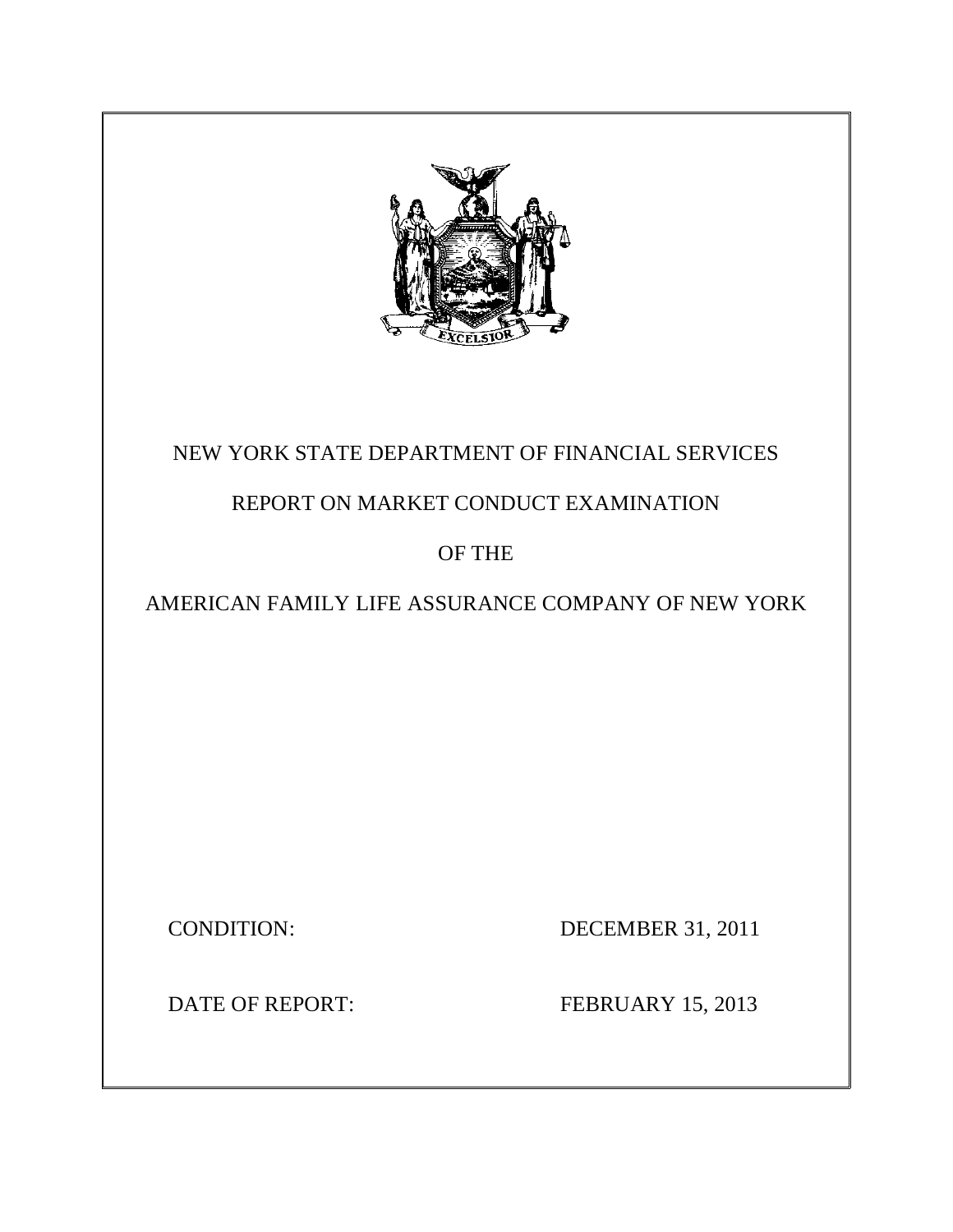#### NEW YORK STATE DEPARTMENT OF FINANCIAL SERVICES

#### REPORT ON MARKET CONDUCT EXAMINATION

#### OF THE

#### AMERICAN FAMILY LIFE ASSURANCE COMPANY OF NEW YORK

AS OF

DECEMBER 31, 2011

DATE OF REPORT:

FEBRUARY 15, 2013

**EXAMINER:** 

EDEN M. SUNDERMAN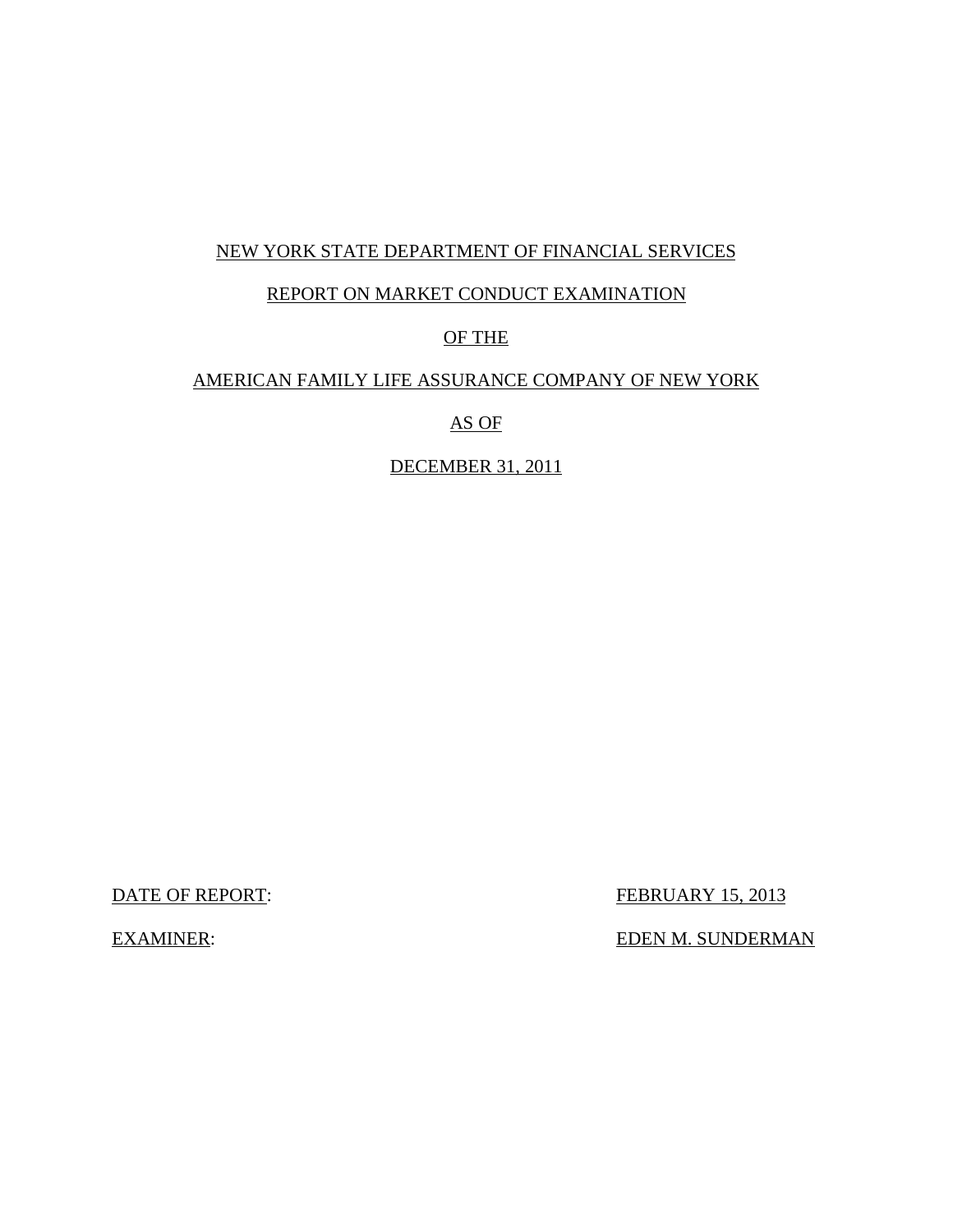#### TABLE OF CONTENTS

| ITEM |                                     | PAGE NO.       |
|------|-------------------------------------|----------------|
| 1.   | Executive summary                   | $\overline{2}$ |
| 2.   | Scope of examination                | $\overline{4}$ |
| 3.   | Description of Company              | 5              |
|      | A. History                          | 5              |
|      | B. Territory and plan of operation  | 5              |
| 4.   | Market conduct activities           | 6              |
|      | A. Advertising and sales activities | 6              |
|      | B. Underwriting and policy forms    | 12             |
|      | C. Treatment of policyholders       | 12             |
| 5.   | Summary and conclusions             | 17             |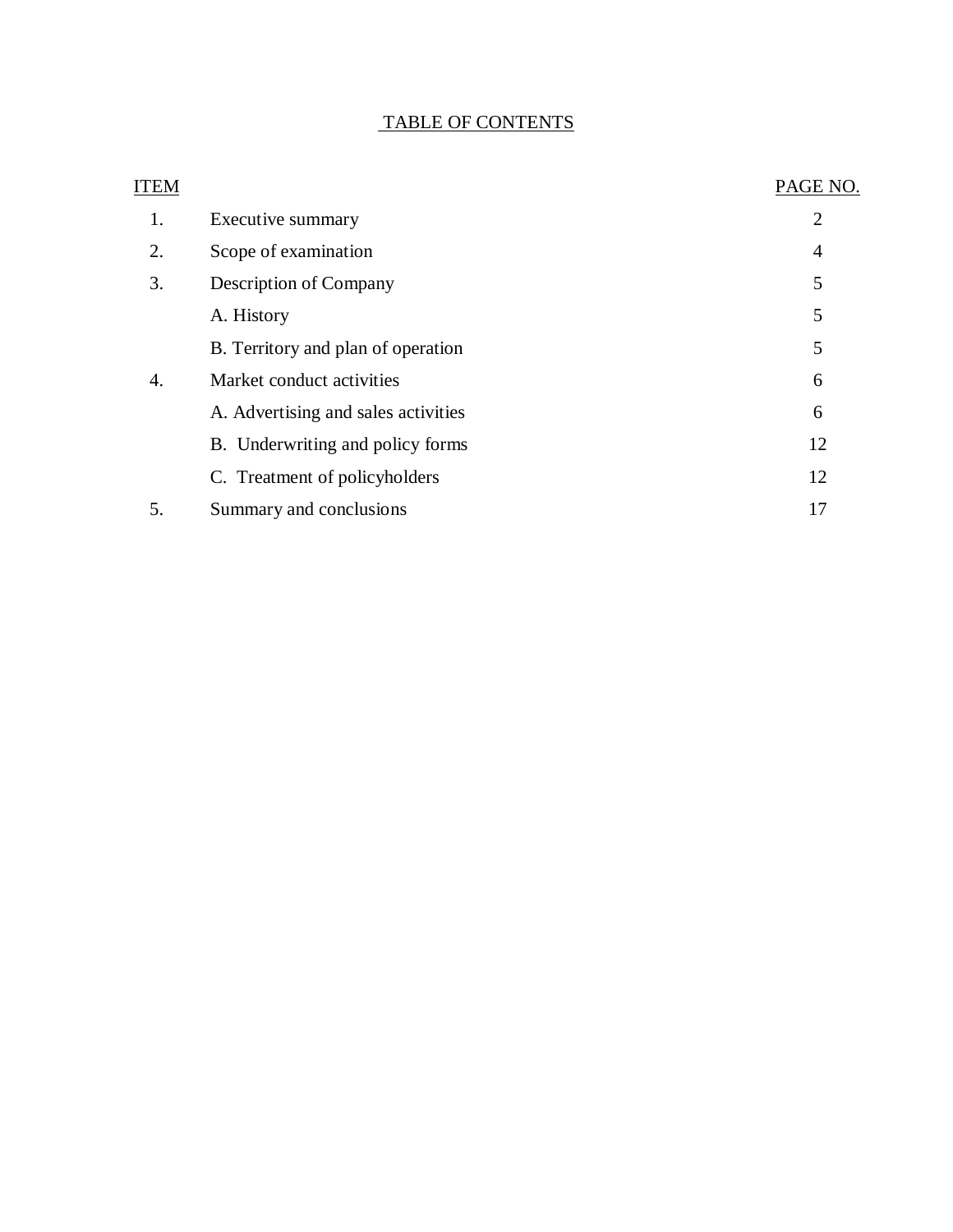

## NEW YORK STATE DEPARTMENT<sub>of</sub> FINANCIAL SERVICES

Andrew M. Cuomo **Maria T. Vullo** Maria T. Vullo Maria T. Vullo Maria T. Vullo Maria T. Vullo Maria T. Vullo Maria T. Vullo Governor Superintendent Controller Controller Controller Controller Controller Controller Controller Controller

November 2, 2016

 Honorable Maria T. Vullo Superintendent of Financial Services New York, New York 10004

Madam:

 2012 and annexed hereto, an examination has been made into the condition and affairs of American Family Life Assurance Company of New York, hereinafter referred to as "the Company," at its home office located at 22 Corporate Woods Boulevard, Albany, New York 12211. In accordance with instructions contained in Appointment No. 30854, dated September 12,

 Wherever "Department" appears in this report, it refers to the New York State Department of Financial Services.

The report indicating the results of this examination is respectfully submitted.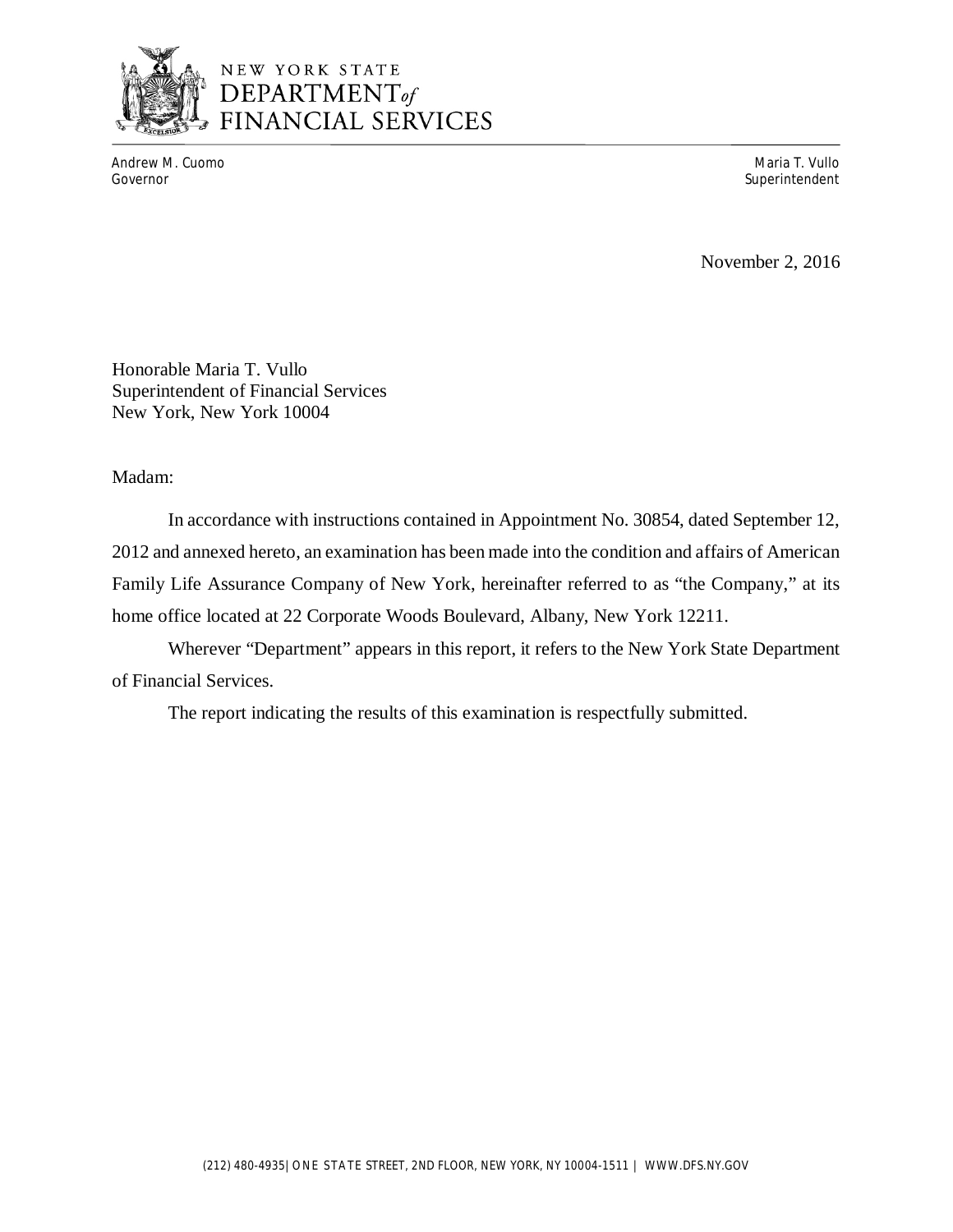#### 1. EXECUTIVE SUMMARY

<span id="page-4-0"></span> The material violations and recommendations contained in this report are summarized below.

- The Company violated various Sections of Department Regulation No. 60. (See item 4A of this report)
- The examiner recommends that the Company implement a remediation plan acceptable to the Department to mitigate the deficiencies and provide relief to all policyholders that did not receive a complete, accurate and timely disclosure prior to completing an application to replace their existing life insurance policy and/or annuity contract. The remediation plan should include all affected policyholders. (See item 4A of this report)
- The examiner recommends that the Company develop and implement an audit plan designed to review, test and monitor compliance with Department Regulation No. 60. Such plan should be approved by the Company's board of directors or its audit committee and the results of audits performed should also be reviewed by the board of directors or its audit committee. (See item 4A of this report)
- The Company violated Section 219.5(a) of Department Regulation No. 34-A and Section 215.17(a) of Department Regulation No. 34 by failing to maintain at its home office in New York, a complete advertising file for life and accident and health insurance advertisements, including a notation indicating the manner and extent of distribution. (See item 4A of this report)
- The Company violated Section 41.3(a) of Department Regulation No. 143 by failing to include a statement in advertisements for polices with accelerated death benefit provisions that receipt of accelerated death benefits may affect eligibility for public assistance programs. (See item 4A of this report)
- The Company violated Section 41.3(b) of Department Regulation No. 143 by failing to include a statement in advertisements for polices with accelerated death benefit provisions that receipt of accelerated death benefits may be taxable. (See item 4A of this report)
- The Company violated Section 243.2(b)(1)(iv) of Department Regulation No. 152 by failing to maintain all of the information necessary for reconstructing the rating and underwriting of a contract or policy. (See item 4B of this report)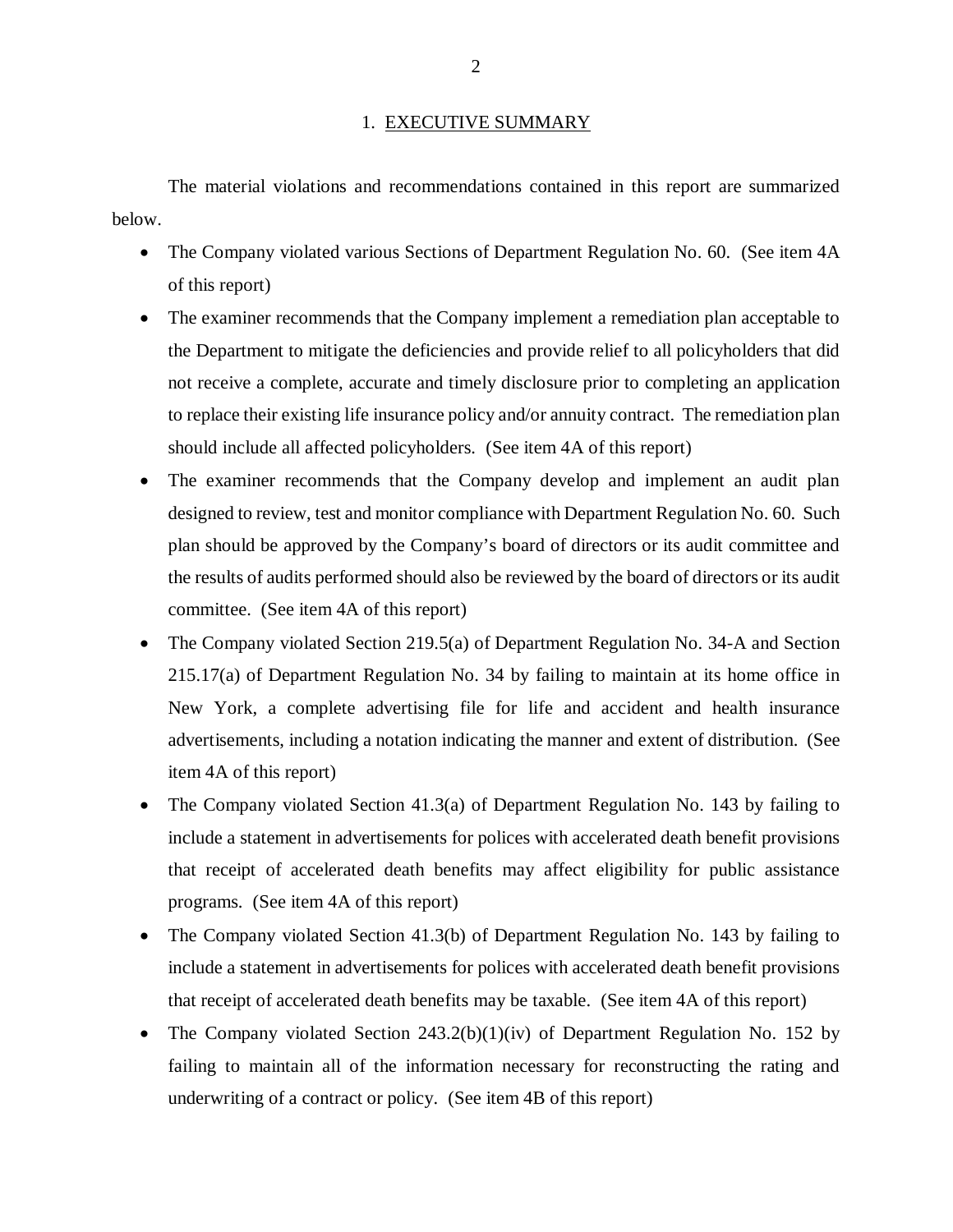- The Company violated Section 53-1.4 of Department Regulation No. 74 by failing to maintain at its home office, a complete file containing a specimen copy for each of the preliminary information forms and policy summary forms authorized by the insurer for each policy form sold in New York. (See item 4C of this report)
- The Company violated Section  $3209(b)(1)(A)$  of the New York Insurance Law by failing to provide the preliminary information at or prior to the time that the application was taken. (See item 4C of this report)
- The Company violated Section 3204(d) of the New York Insurance Law by adding the automatic policy loan provision to a policy, without prior written consent from the applicant (or policy owner), in cases where the automatic policy loan provision was not affirmatively selected on the application. (See item 4C of this report)
- The Company violated Section 3211(b)(2) of the New York Insurance Law by failing to include disclosure language on premium notices provided to whole life insurance policyholders informing such policyholders that unless payment is made on or before the date when due or within the specified grace period thereafter, the policy shall terminate or lapse except as to the right to any cash surrender value or nonforfeiture benefit. (See item 4C of this report)
- The Company violated Section 3211(g) of the New York Insurance Law by failing to notify whole life insurance policyholders that their policy contains a cash surrender value and that further information, including the amount thereof, is available from the insurer upon written request from the policyowner. (See item 4C of this report)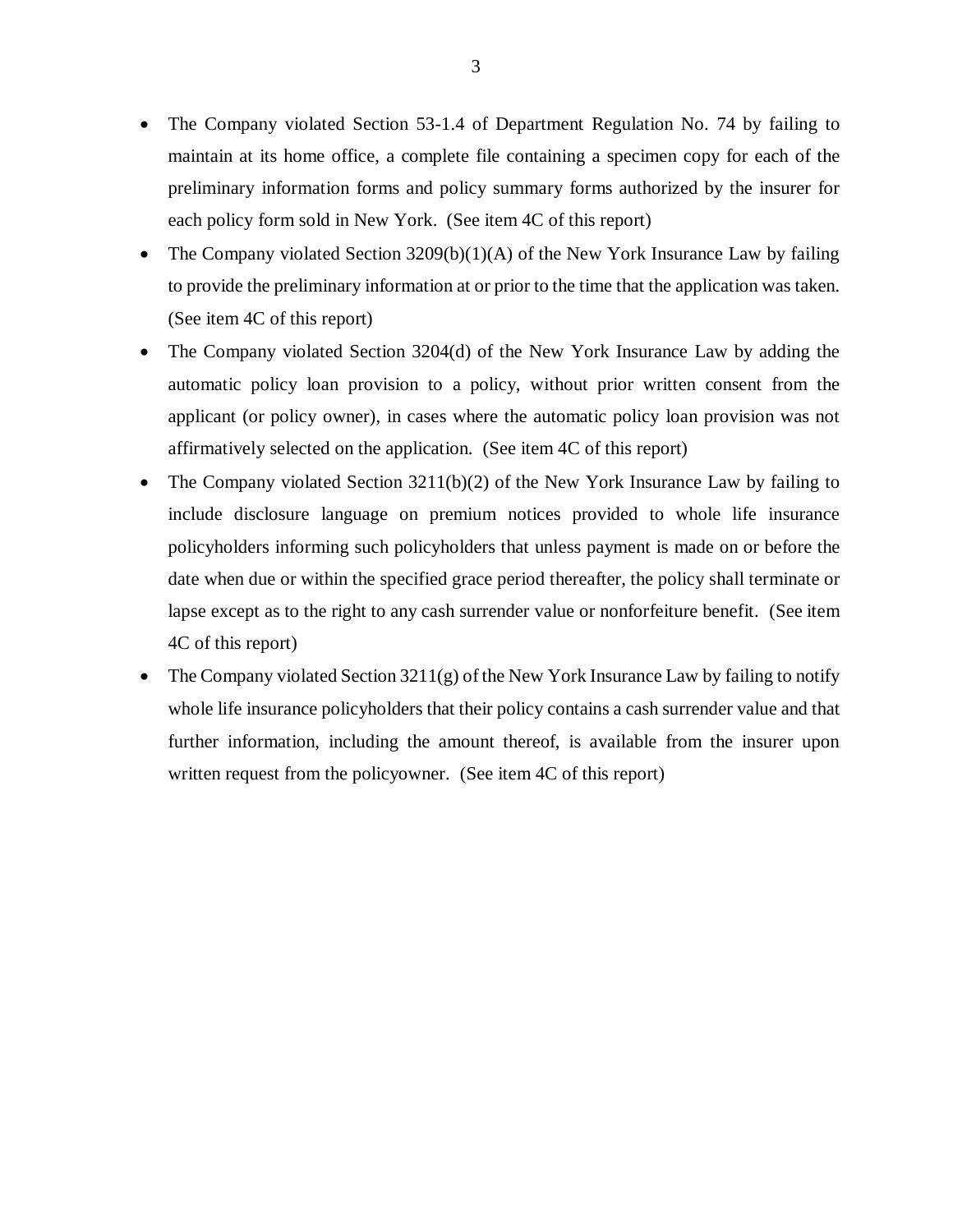#### 2. SCOPE OF EXAMINATION

<span id="page-6-0"></span> necessary, the examiner reviewed matters occurring subsequent to December 31, 2011 but prior to the date of this report (i.e., the completion date of the examination). This examination covers the period from January 1, 2009 through December 31, 2011. As

 Association of Insurance Commissioners' Market Regulations Handbook or such other examination procedures, as deemed appropriate, in such review. The examination comprised a review of market conduct activities and utilized the National

 conduct violations, recommendations or comments. The examiner reviewed the prior report on examination which did not contain any market

 from laws, regulations or rules, or which require explanation or description. This report on examination is confined to comments on matters which involve departure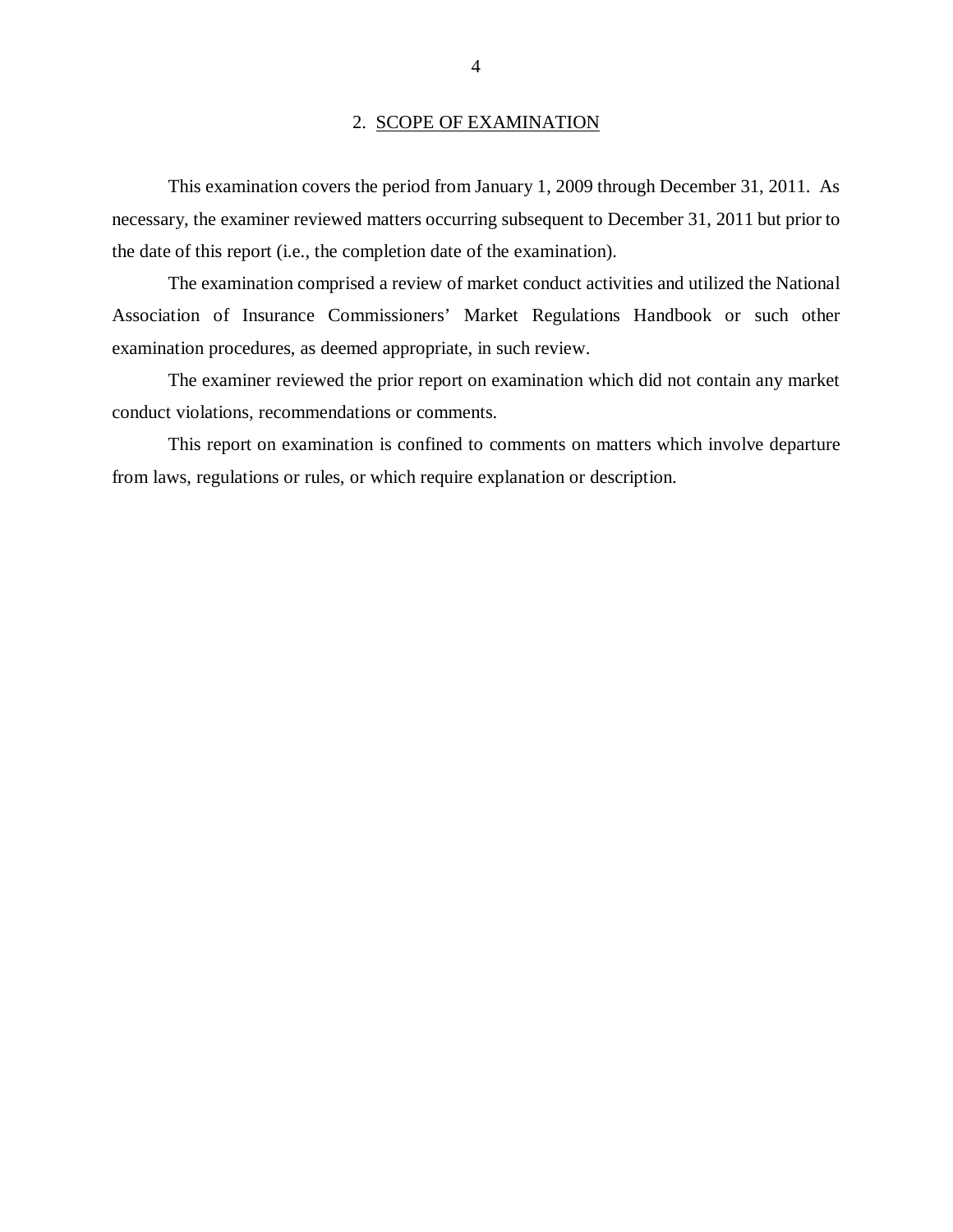#### 3. DESCRIPTION OF COMPANY

#### <span id="page-7-0"></span>A. History

 licensed and commenced business on December 31, 1964, as the American Health and Life Insurance Company of New York, a wholly-owned subsidiary of American Health and Life Insurance Company, which in turn was owned by Commercial Credit Company. The Company was incorporated under the laws of New York on March 31, 1964. It was

 On April 2, 1984, American Health and Life Insurance Company of New York was acquired and became a wholly-owned subsidiary of American Family Life Assurance Company of Columbus. On December 11, 1984, the Company changed its name to its present name.

#### B. Territory and Plan of Operation

 insurance as defined in paragraphs 1, 2 and 3 of Section 1113(a) of the New York Insurance Law. The Company is authorized to write life insurance, annuities, and accident and health

 Massachusetts, New Jersey, New York, North Dakota, and Vermont. The Company markets its products principally in New York. In 2011, all life premiums and annuity considerations, and 95.78% of accident and health premiums were received from New York. Policies are written on The Company is licensed to transact business in six states, namely Connecticut, a non-participating basis.

 policies sold in 2010 and 2011 were accident/short-term disability and specified disease insurance plans. The Company also has runoff blocks of annuity and Medicare Supplement business. The Company started selling a group hospital indemnity product in 2012 in an effort to broaden their product portfolio and reach a new line of customers; it is being administered by the Company's affiliate, Continental American Insurance Company. The Company's primary business is supplemental health insurance. The majority of

 The Company's agency operations are conducted on a general agency/branch office basis. Most of the Company's policies are individually underwritten and marketed through independent agents and brokers.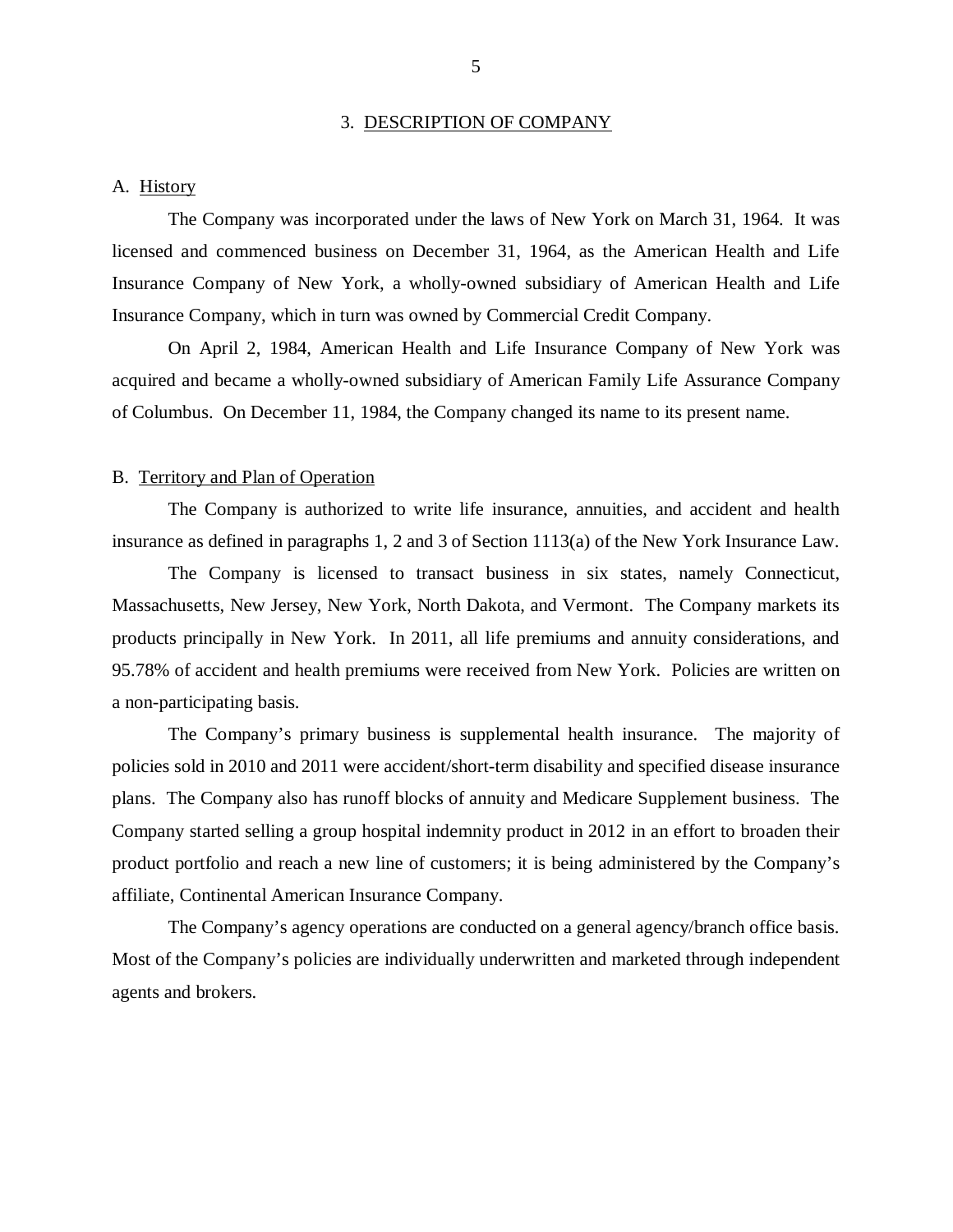#### 4. MARKET CONDUCT ACTIVITIES

<span id="page-8-0"></span> affecting policyholders, claimants, and beneficiaries to determine compliance with applicable statutes and regulations and the operating rules of the Company. The examiner reviewed various elements of the Company's market conduct activities

#### A. Advertising and Sales Activities

 of the agency force including trade practices, solicitation and the replacement of insurance policies. The examiner reviewed a sample of the Company's advertising files and the sales activities

 $1.$ Section 219.5(a) of Department Regulation No. 34-A states, in part:

 "Each insurer shall maintain at its home office a complete file containing a specimen copy of every printed, published or prepared advertisement hereafter disseminated in this state, with a notation indicating the manner and extent of distribution . . ."

Section 215.17(a) of Department Regulation No. 34 states, in part:

 " . . . Each insurer shall maintain at its home or principal office a complete file containing every printed, published or prepared advertisement of its individual policies and typical printed, published or prepared advertisements of its blanket, franchise and group policies hereafter disseminated in this or any other state whether or not licensed in such other state, with a notation attached to each such advertisement which shall indicate the manner and extent of distribution and the form number of any policy advertised . . ."

 During the examination period, the advertising files for life and health insurance products distributed by the Company in New York were maintained at the Company's corporate headquarters in Columbus, Georgia, not at the Company's home office in New York. In addition, neither the advertising files selected for review nor the advertising index included information relating to the manner and extent of distribution in New York. In most instances, while not maintained as part of the advertising file, the Company was able to produce the number of advertisements printed or used in New York upon request.

 The Company violated Section 219.5(a) of Department Regulation No. 34-A by failing to maintain at its home office in New York, a complete advertising file for life insurance advertisements including a notation indicating the manner and extent of distribution.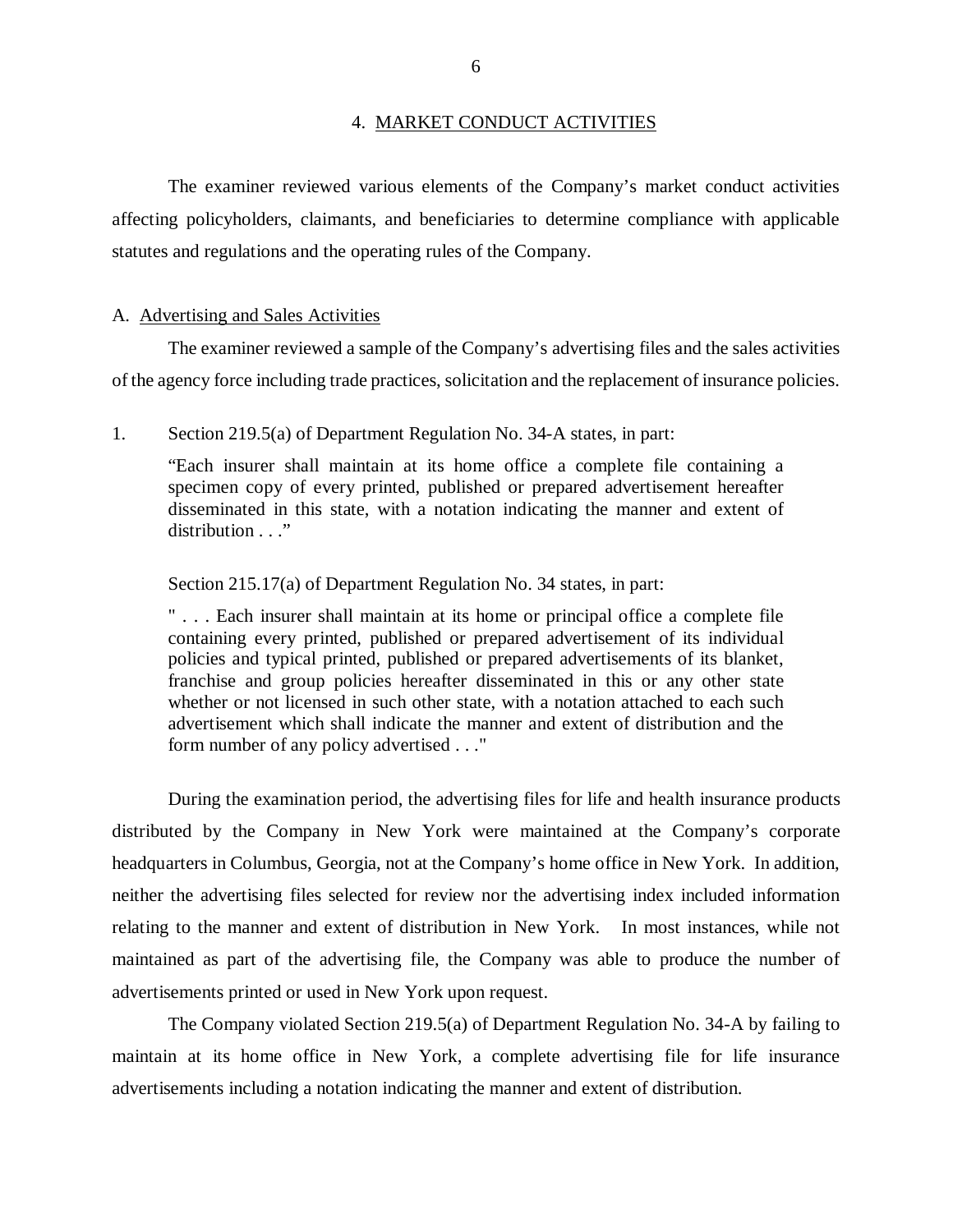The Company violated Section 215.17(a) of Department Regulation No. 34 by failing to maintain at its home office in New York, a complete advertising file for accident and health insurance advertisements including a notation indicating the manner and extent of distribution.

 $\overline{2}$ . Section 215.5(c) of Department Regulation No. 34 states, in part:

 "An advertisement of a policy shall contain in a prominent place and style the appropriate statement for the coverage provided, as determined by the definitions in 11 NYCRR [52.5-52.11](https://52.5-52.11) (Regulation 62), as follows . . .

- (4) This policy provides limited benefits health insurance only. It does NOT provide basic hospital, basic medical or major medical insurance as defined by the New York State Insurance Department. The expected benefit ratio for this policy is \_\_\_\_\_\_\_\_\_\_\_\_\_\_\_\_\_\_\_\_ %. This ratio is the portion of future premiums which the company expects to return as benefits, when averaged over all people with this policy.
- (5) This policy provides disability income insurance only. It does NOT provide basic hospital, basic medical or major medical insurance as defined by the New York State Insurance Department. The expected benefit ratio for this policy is \_\_\_\_\_\_\_\_\_\_\_\_\_\_\_\_\_\_\_\_ %. This ratio is the portion of future premiums which the company expects to return as benefits, when averaged over all people with this policy.
- (6) This policy provides ACCIDENT insurance only. It does NOT provide basic hospital, basic medical or major medical insurance as defined by the New York State Insurance Department. The expected benefit ratio for this policy is \_\_\_\_\_\_\_\_\_\_\_\_\_\_\_\_\_\_\_\_ %. This ratio is the portion of future premiums which the company expects to return as benefits, when averaged over all people with this policy.

#### IMPORTANT NOTICE — THIS POLICY DOES NOT PROVIDE COVERAGE FOR SICKNESS . . ."

 The examiner's review of 72 accident and health insurance advertisements revealed that 11 advertisements (15.2%) did not include the expected benefit ratio of the policy being advertised.

 The Company violated Section 215.5(c) of Department Regulation No. 34 by failing to place in a prominent place and style in its advertisements, the appropriate statement regarding the expected benefit ratio for the coverage provided.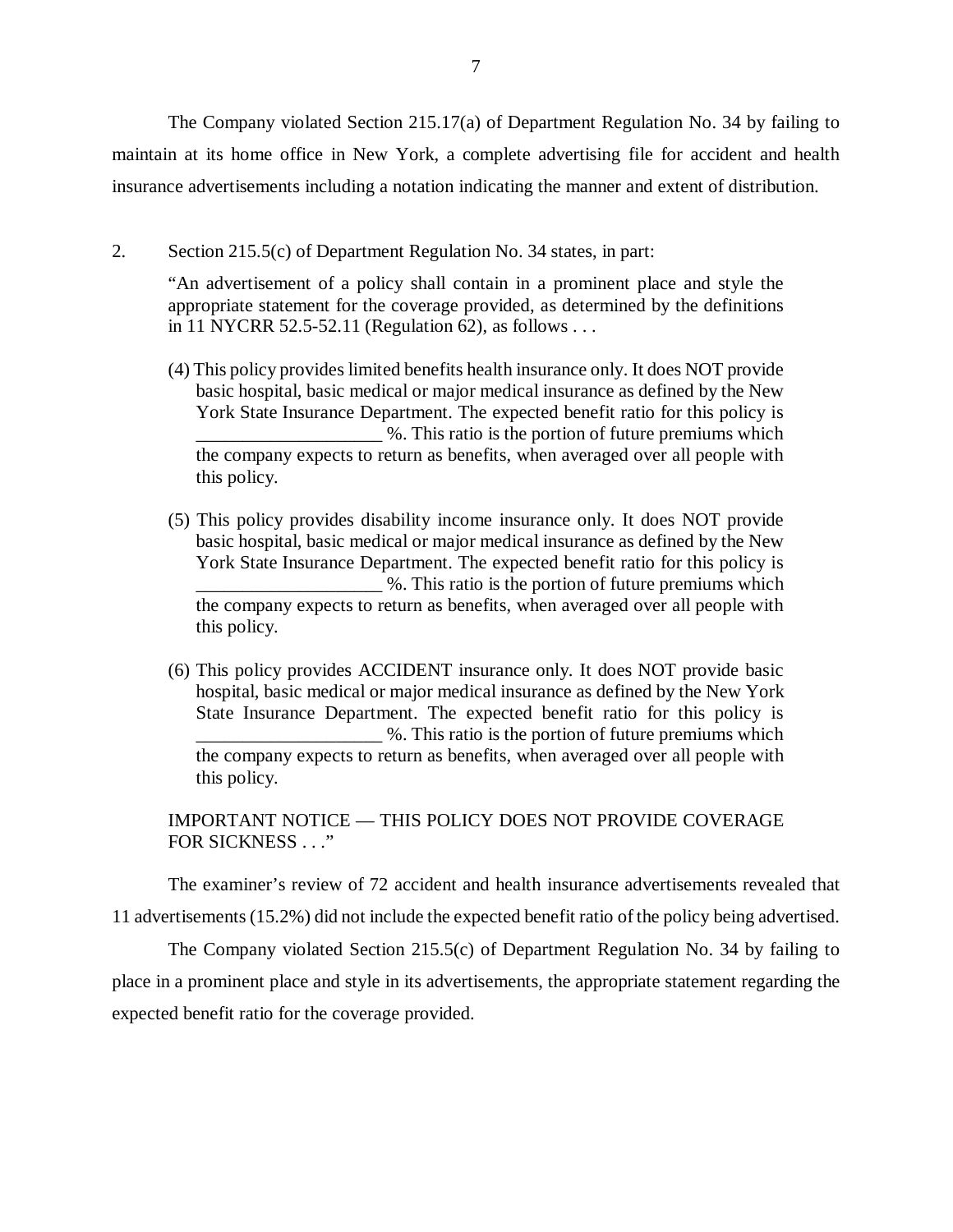$\overline{3}$ . Section 41.3 of Department Regulation No. 143 states, in part:

> "In addition to complying with the provisions of Part 219 of this Title (Regulation No. 34-A), any advertisements for accelerated death benefits shall be subject to the following:

> (a) all advertising material shall include a statement that receipt of the accelerated death benefits may affect eligibility for public assistance programs;

> (b) except as otherwise provided in section 41.8 of this Part of policies that accelerate the death benefit pursuant to sections  $1113(a)(1)(C)$  or  $(D)$  of the Insurance Law, all advertising material shall include a statement that receipt of the accelerated death benefits may be taxable . . . "

 with accelerated death benefit provisions failed to contain: 1) a statement that receipt of accelerated death benefits may affect eligibility for public assistance programs; and 2) a statement that receipt of the accelerated death benefits may be taxable. All 12 life insurance advertisements utilized during the examination period for products

 include a statement in advertisements for polices with accelerated death benefit provisions that receipt of accelerated death benefits may affect eligibility for public assistance programs. The Company violated Section 41.3(a) of Department Regulation No. 143 by failing to

 include a statement in advertisements for polices with accelerated death benefit provisions that receipt of accelerated death benefits may be taxable. The Company violated Section 41.3(b) of Department Regulation No. 143 by failing to

4. Section 51.6(a) of Department Regulation No. 60 states:

"Each insurer shall:

 (1) Inform and train its agents and brokers with respect to the requirements of this Part."

Section 51.6(b) of Department Regulation No. 60 states, in part:

 "Where a replacement has occurred or is likely to occur, the insurer replacing the life insurance policy or annuity contract shall . . .

 (2) Require with or as part of each application a copy of any proposal, including the sales material used in the sale of the proposed life insurance policy or annuity contract, and proof of receipt by the applicant of the *"IMPORTANT* Notice Regarding Replacement or Change of Life Insurance Policies or Annuity Contracts" and the completed "Disclosure Statement . . .

 (3) Examine any proposal used, including the sales material used in the sale of the proposed life insurance policy or annuity contract, and the 'Disclosure Statement', and ascertain that they are accurate and meet the requirements of the Insurance Law and this Part . . .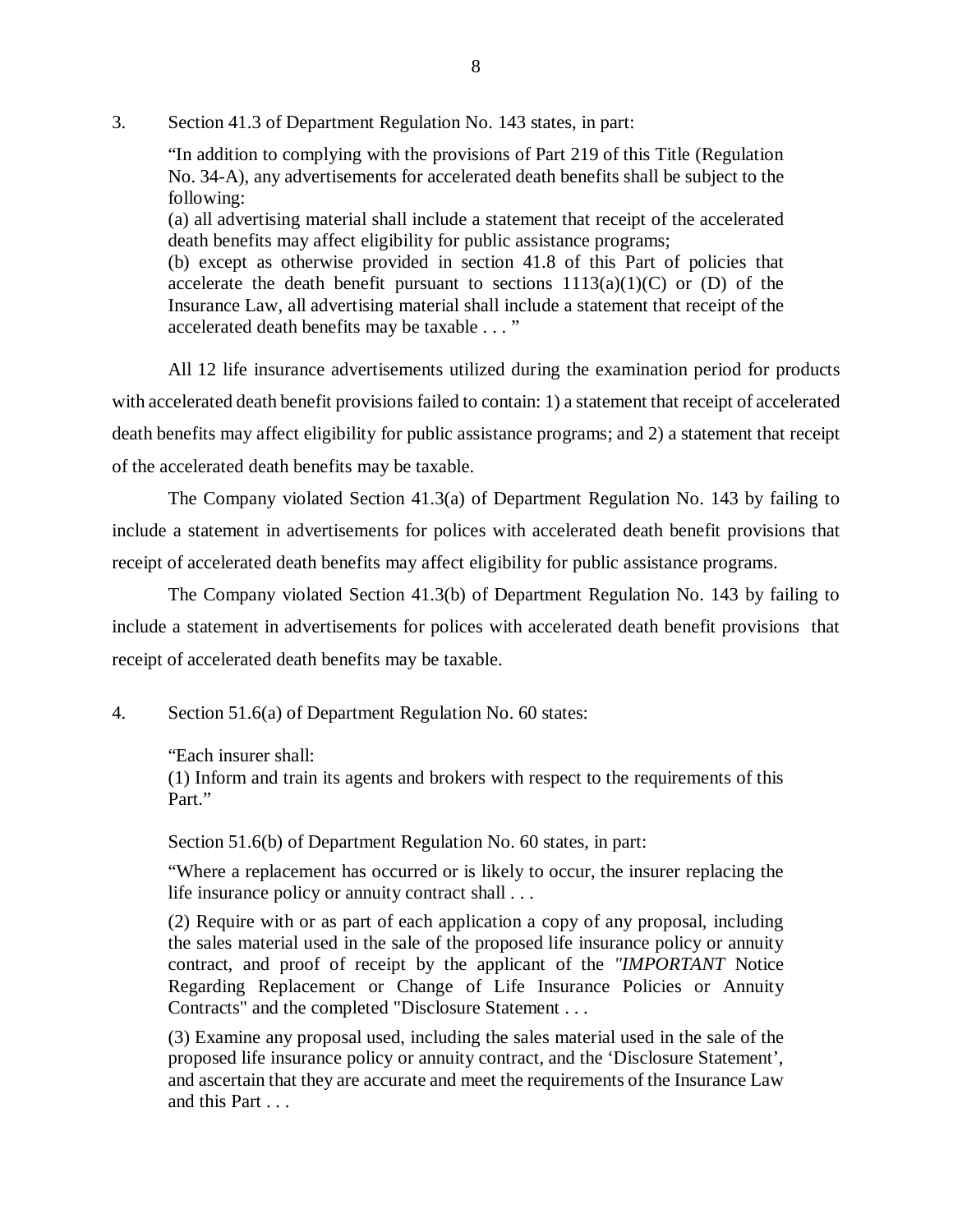(7) Where the required forms are not received with the application, or if the forms do not meet the requirements of this Part or are not accurate, within ten days from the date of receipt of the application either have any deficiencies corrected or reject the application and so notify the applicant of such rejection and the reason therefor. In such cases, the insurer shall maintain any material used in the proposed sale, in accordance with the guidelines of Section 51.6(b)(6) herein . . ."

Section 51.6(e) of Department Regulation No. 60 states:

 "Both the insurer whose life insurance policy or annuity contract is being replaced and the insurer replacing the life insurance policy or annuity contract shall establish and implement procedures to ensure compliance with the requirements of this Part. These procedures shall include a requirement that all material be dated upon receipt. Such insurers shall also designate a principal officer specifically responsible for the monitoring and enforcement of these procedures. All insurers covered under this Part shall furnish the Superintendent of Insurance with these procedures and the name and title of the designated principal officer by the effective date of this Part. Any changes in these procedures or the designated principal officer shall be furnished to the Superintendent of Insurance within thirty days of such change."

 The Company filed replacement procedures with the Department in 2006. The procedures on file were for transactions where another insurer was replacing the Company's policy. At the time of the filing, the Company did not sell life insurance or annuity contracts.

 The Company began writing life insurance in 2007. Replacement procedures were updated and distributed to the agency force as each life product was introduced in New York. However, the updated procedures were not filed with the Department.

 and enforce Department Regulation No. 60 procedures was subsequently replaced. The Company did not notify the Department within 30 days of the change. In addition, the principal officer originally designated by the Company in 2006 to monitor

 The Company violated Section 51.6(e) of Department Regulation No. 60 by failing to furnish the Superintendent of Insurance with revised Department Regulation No. 60 procedures and by failing to notify the Department of the change in the designated principal officer responsible for monitoring and enforcing such procedures, within thirty days of these changes.

 The Company did not have an effective control system in place during the examination period to monitor and review transactions involving the internal and external replacement of existing life insurance to ensure compliance with the requirements of Section 51.6 of Department Regulation 60.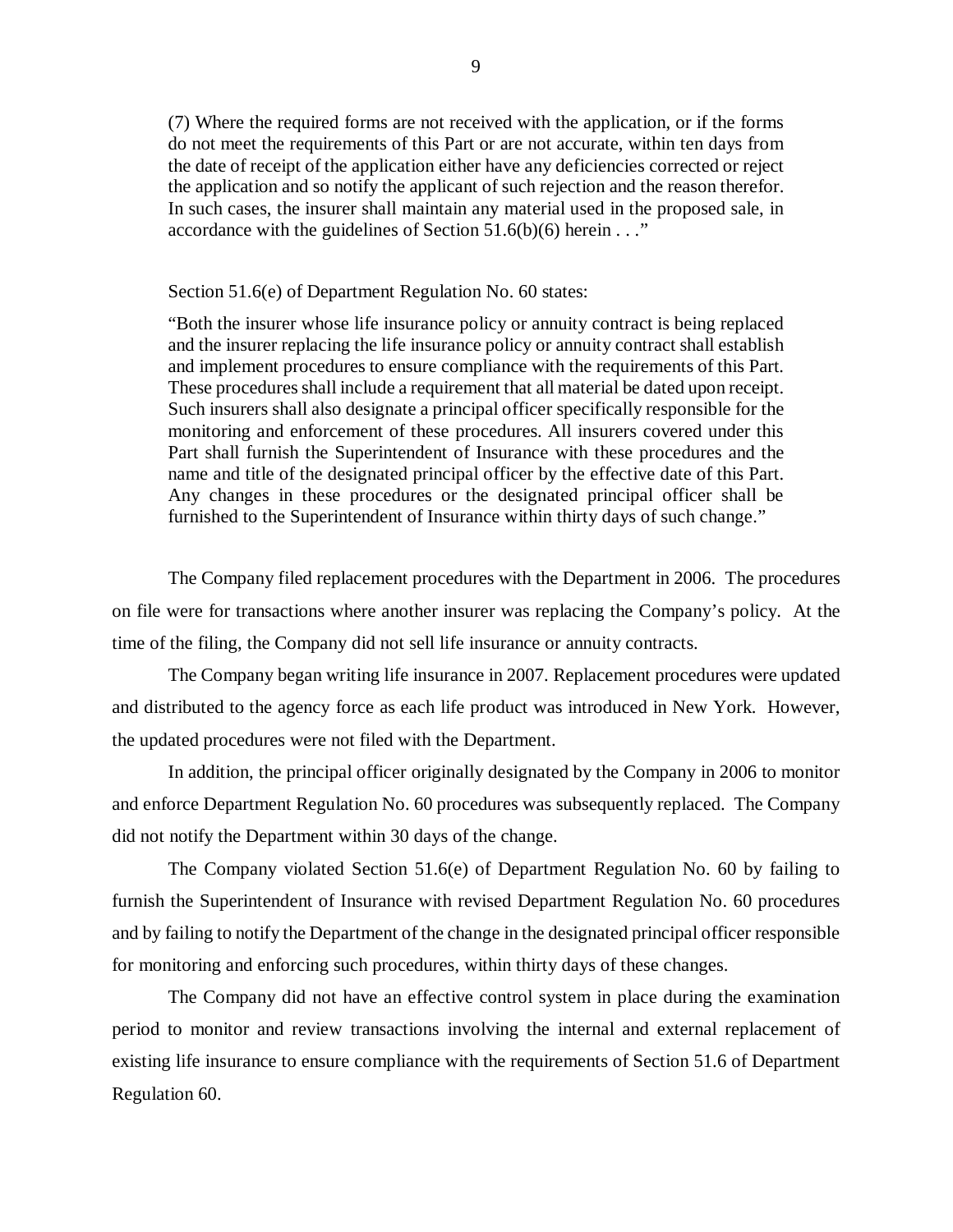During the period covered by the examination, the Company did not require its agents to provide the applicant with the Important Notice Regarding Replacement or Change of Life Insurance Policies or Annuity Contracts and did not require its agents to complete a Disclosure Statement for internal replacements. In addition, the Company did not track and record applications where the replacement of an existing Company policy was contemplated and the transaction met the definition of a replacement under Section 51.2 (a) of Department Regulation No. 60. The Company started tracking internal replacement transactions during the third quarter of 2012.

 The Company identified 202 cases where an existing Company life insurance policy was exchanged for a new internal policy during the examination period. In all 202 life internal replacements, the agent failed to complete a Disclosure Statement and failed to provide the applicant with the "IMPORTANT Notice Regarding Replacement or Change of Life Insurance Policies or Annuity Contracts".

 The examiner recommends that the Company implement a remediation plan acceptable to the Department to mitigate the deficiencies and provide relief to all policyholders that did not receive a complete, accurate and timely disclosure prior to completing an application to replace their existing life insurance policy and/or annuity contract. The remediation plan should include all affected policyholders.

 The examiner reviewed 14 applications received during the third quarter of 2012 where an internal replacement was identified. The Company issued a new policy in two instances. For the remaining 12 applications, the application was rejected in accordance with Section 51.6(b)(7) of Department Regulation No. 60 because the agent failed to submit the required replacement paperwork with the application.

 In addition to the internal replacements discussed above, the examiners reviewed 18 external replacement transactions consisting of 12 life replacements that were processed during the examination period and six life replacements that were processed during 2012. Of the 18 transactions, the Company issued 10 policies. In 100% of the replacement transactions reviewed, including those where a policy was not issued, the agent did not follow Department Regulation No. 60 procedures. In all instances, the agent submitted more than one application for the same individual because the Definition of Replacement form accompanying the initial application indicated that a replacement of existing insurance was involved. However, the agent failed to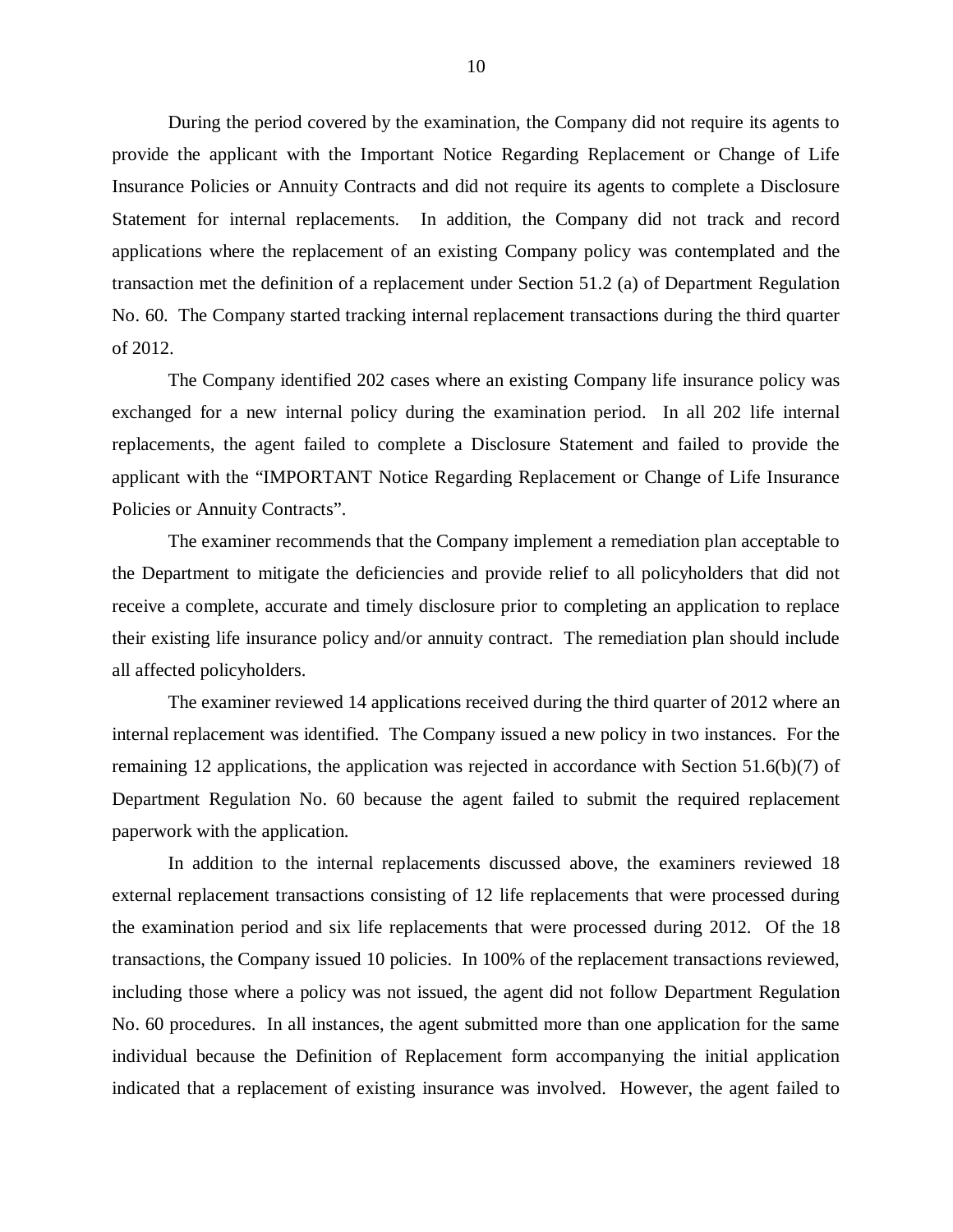submit at least one, and in some cases all, of the following requirements with the application: 1) an accurate and complete Disclosure Statement dated and signed by the applicant; 2) an agent authorization form signed by the applicant; 3) an Important Notice dated and signed by the applicant; and 4) information to support the information shown in the Disclosure Statement for the existing policy where estimates were used. In 100% of the replacement transactions reviewed where the agent submitted multiple applications for the same individual, the Company did not reject the application within ten days of receipt where the agent failed to follow Regulation 60 procedures, as required by Section 51.6(b)(7) of Department Regulation No. 60.

 The examiner's review of internal and external replacements processed by the Company during the examination period indicated inadequate, or a lack of, agent training with respect to complying with the requirements of Department Regulation No. 60. The review also demonstrated the need for the Company to establish and implement more effective controls designed to allow senior management to monitor and detect replacement transactions that fail to comply with the requirements of the Insurance Law and Department Regulation No. 60.

 The Company violated Section 51.6(a)(1) of Department Regulation No. 60 by failing to adequately train its agents to comply with the requirements of Department Regulation No. 60.

 The Company violated Section 51.6(b)(2) of Department Regulation No. 60 by failing to require with or as part of each application a copy of any proposal, including the sales material used in the sale of the proposed life insurance policy and proof of receipt by the applicant of the *IMPORTANT* Notice Regarding Replacement or Change of Life Insurance Policies or Annuity Contracts and the completed Disclosure Statement.

 The Company violated Section 51.6(b)(7) of Department Regulation No. 60 by failing to reject the application where the required forms were not received or the forms did not meet the requirements of Department Regulation No. 60.

 The Company violated Section 51.6(e) of Department Regulation No. 60 by failing to establish and implement procedures to ensure compliance with the requirements of Department Regulation No. 60.

 The examiner recommends that the Company develop and implement an audit plan designed to review, test and monitor compliance with Department Regulation No. 60. Such plan should be approved by the Company's board of directors or its audit committee and the results of audits performed should also be reviewed by the board of directors or its audit committee.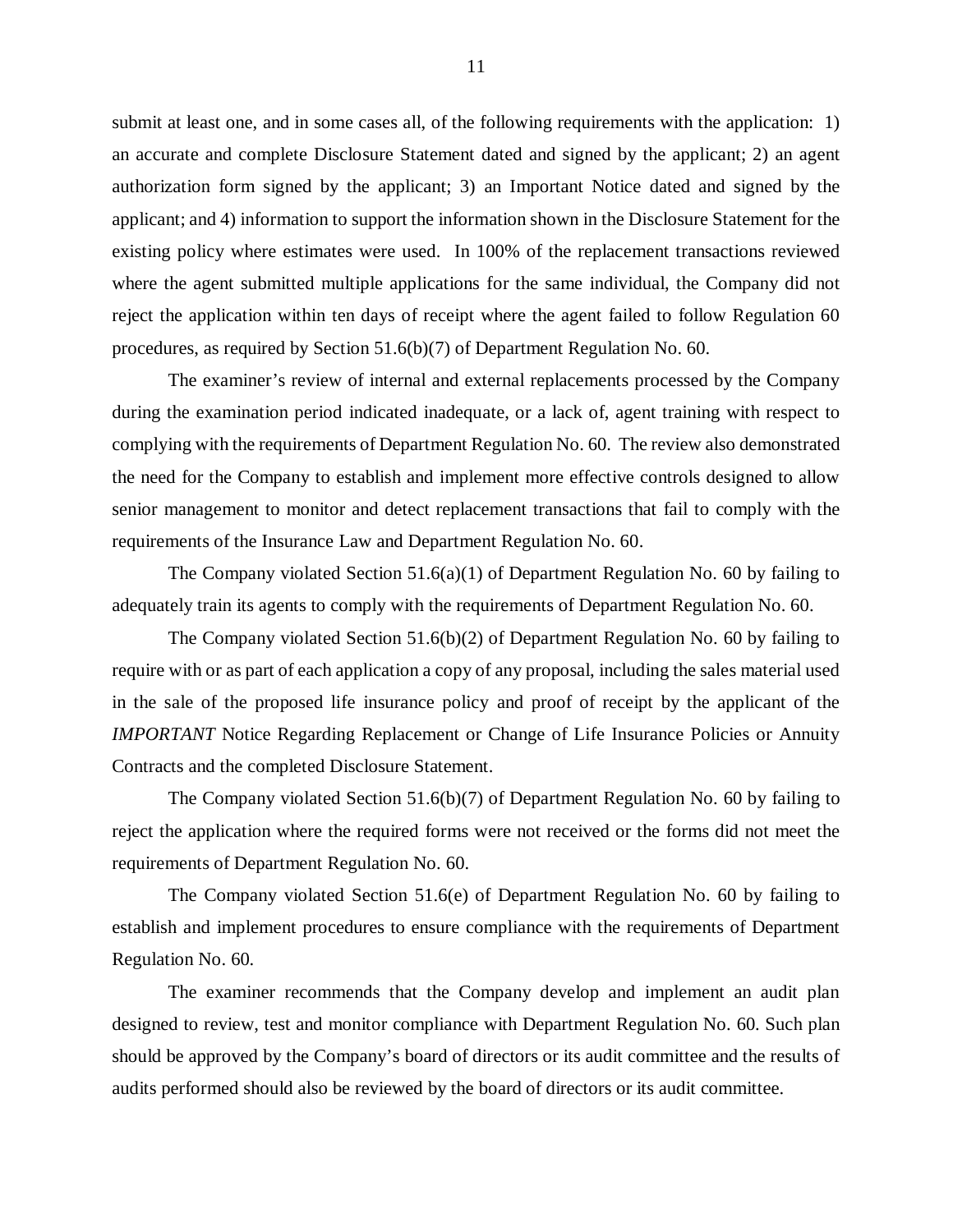#### <span id="page-14-0"></span>B. Underwriting and Policy Forms

 the applicable policy forms. The examiner reviewed a sample of new underwriting files, both issued and declined, and

Section 243.2(b) of Department Regulation No. 152 states, in part:

"Except as otherwise required by law or regulation, an insurer shall maintain:

 (1) A policy record for each insurance contract or policy for six calendar years after the date the policy is no longer in force or until after the filing of the report on examination in which the record was subject to review, whichever is longer. Policy records need not be segregated from the policy records of other states as long as they are maintained in accordance with the provisions of this Part. A separate copy need not be maintained in an individual policy record, provided that any data relating to a specific contract or policy can be retrieved pursuant to Section 243.3(a) of this Part. A policy record shall include . . .

 (iv) Other information necessary for reconstructing the solicitation, rating, and underwriting of the contract or policy."

 In 10 out of 20 (50%) life and disability income applications reviewed, where the Company declined coverage, the examiner was not able to reconstruct the underwriting of the policy based upon the information maintained in the policy administration system, new business system and imaging system. The Company did not clearly document in the policy record the reason(s) for declining the application for insurance.

 The Company violated Section 243.2(b)(1)(iv) of Department Regulation No. 152 by failing to maintain all of the information necessary for reconstructing the rating and underwriting of a contract or policy.

 The examiner recommends that the Company implement procedures to clearly document and maintain the basis for the Company's decision to decline or postpone an application for insurance.

#### C. Treatment of Policyholders

 lapses. The examiner also reviewed the various controls involved, checked the accuracy of the computations and traced the accounting data to the books of account. The examiner reviewed a sample of various types of claims, surrenders, changes and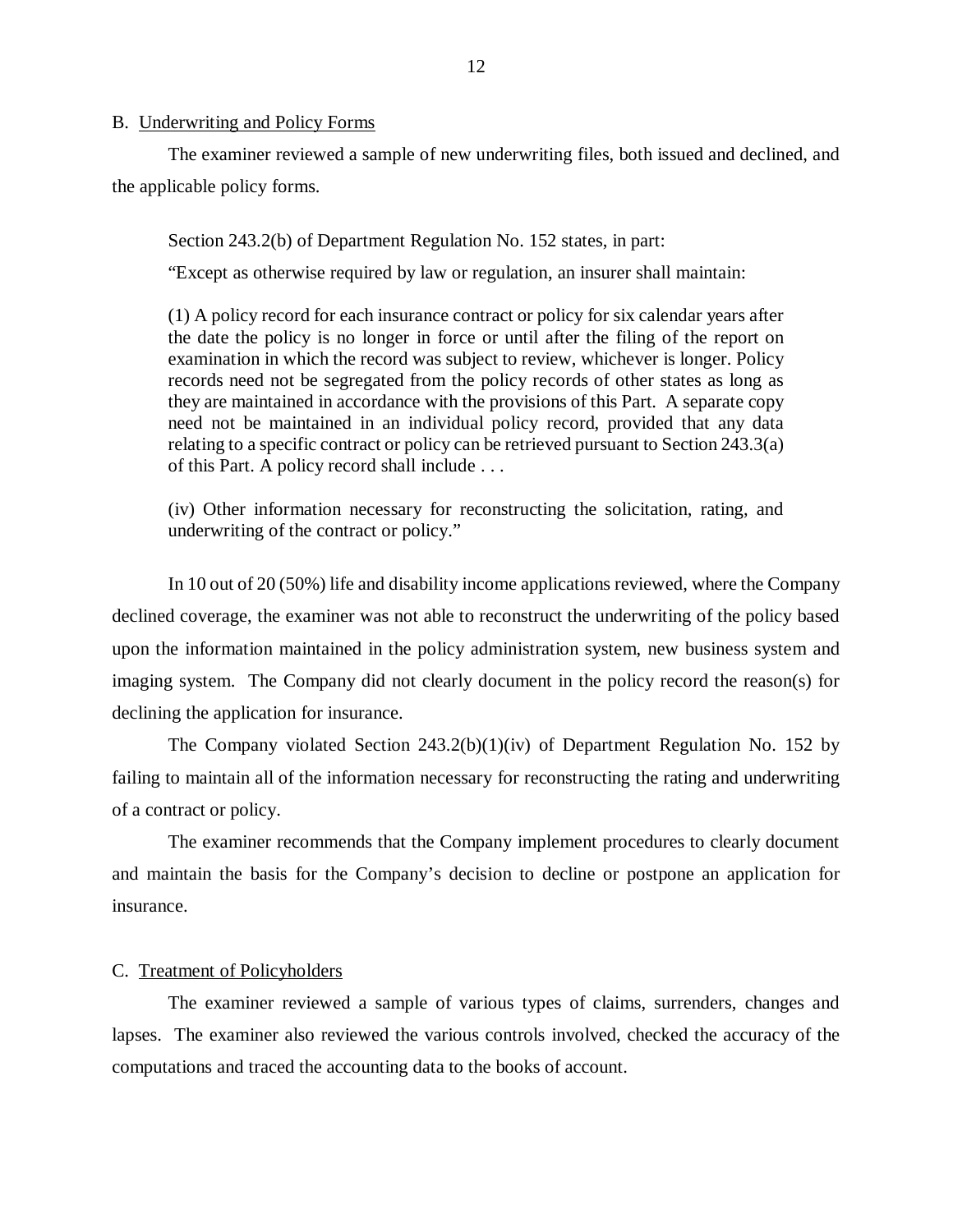$1.$ Section 53-1.4(a) of Department Regulation No. 74 states:

> "In addition to the requirements imposed by Section 53-3.5(e) of Subpart 53-3, each insurer shall maintain at its home or principal office, a complete file containing one specimen copy each of the preliminary information form, policy summary form, and sales illustrations authorized by the insurer for each policy form subject to this Part. Such files shall be subject to regular and periodic inspection by the Department. All such forms shall be maintained in said file for a period of either six years or until the filing of the next regular report on examination of the insurer, whichever is the longer period of time. Nothing herein shall be construed as affecting any retention period required by a statute other than the Insurance Law or preventing any insurer from retaining records for a longer period of time."

 The Company did not maintain a complete file containing a specimen copy for any of the preliminary information and policy summary forms authorized by the insurer for each policy form sold in New York during the examination period.

 The Company violated Section 53-1.4 of Department Regulation No. 74 by failing to maintain at its home office, a complete file containing a specimen copy for each of the preliminary information forms and policy summary forms authorized by the insurer for each policy form sold in New York.

 $\overline{2}$ . Section 3209 of the New York Insurance Law states, in part:

> $\mathfrak{b}(1)$  No policy of life insurance shall be delivered or issued for delivery in this state after the applicable effective date, as set forth in subsection (n) of this section, unless the prospective purchaser has been provided with the following:

> (A) a copy of the most recent buyer's guide and the preliminary information required by subsection (d) of this section, at or prior to the time an application is taken . . . and (B) a policy summary upon delivery of the policy. . .

> (d) The preliminary information shall be in writing and include, to the extent applicable, the following:

> (1) the name and address of the insurance agent or broker or, if no agent or broker is involved, a statement of the procedure to be followed in order to receive responses to inquiries concerning the preliminary information;

> (2) the full name and home office, administrative office or branch or agency office address of the company in whose name the life insurance policy is to be written;

> (3) the date of the preliminary information and the generic name, the initial amount of insurance and the initial annual premium for the basic policy;

> (4) the total guaranteed cash surrender values for the basic policy, at the end of the tenth and twentieth policy years or at the end of the premium-paying period if earlier. These values may be shown on a per thousand or per unit basis;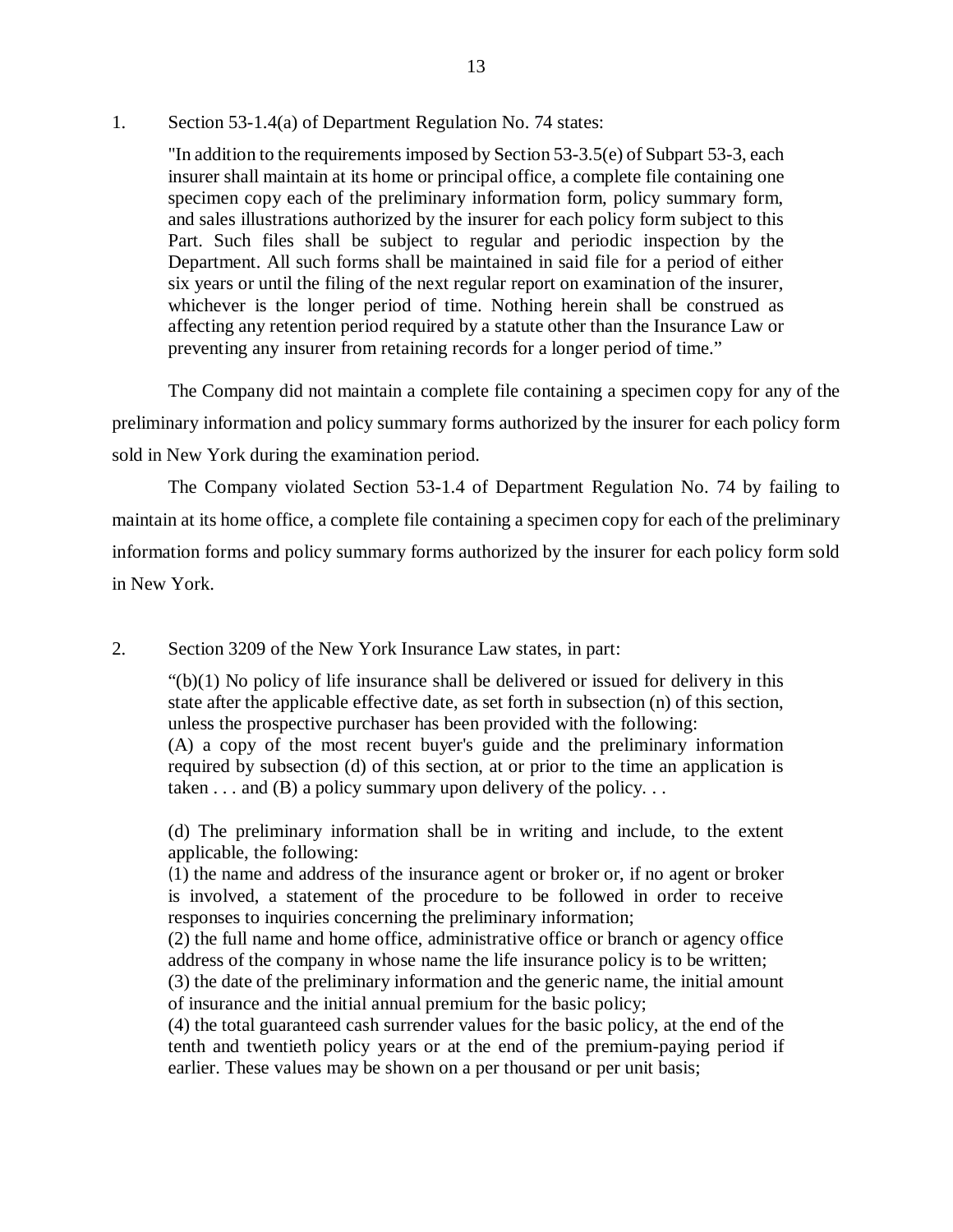(5) the effective policy loan annual percentage interest rate, if the policy would contain this provision, and whether this rate is applied in advance or in arrears, adjustable or fixed;

 this section, life insurance cost indexes and the equivalent level annual dividend for the basic policy for ten and twenty years, but in no case beyond the premium-paying (6) for the life insurance policies described in paragraph one of subsection (n) of period;

 (7) in addition, the applicant shall be advised that, when the policy is issued, a complete policy summary, including cost data, based on the benefits, premiums and dividends of the policy as issued, will be furnished; and that, following the receipt of the policy and policy summary, there will be a period of not less than ten days within which the applicant may return the policy for an unconditional refund of the premiums paid; and

 (8) notwithstanding the foregoing, no applicant for life insurance shall be prevented or delayed in effecting or applying for coverage by the requirements of this section. In such cases where prior to application it is impractical to provide any items prescribed by this section, such items may be estimated in good faith or furnished as soon thereafter as practical prior to delivery of policy. . ."

During the examination period, the Company did not provide the preliminary information

required by Section 3209(d) of the New York Insurance Law to any applicant at the point of sale.

The Company violated Section 3209(b)(1)(A) of the New York Insurance Law by failing

to provide the preliminary information at or prior to the time that the application was taken.

 $\overline{3}$ . Section 3204 of the New York Insurance Law states, in part:

> "(a)(1) Every policy of life, accident or health insurance, or contract of annuity, delivered or issued for delivery in this state, shall contain the entire contract between the parties, and nothing shall be incorporated therein by reference to any writing, unless a copy thereof is endorsed upon or attached to the policy or contract when issued . . .

> (3) Such policy or contract cannot be modified, nor can any rights or requirements be waived, except in writing signed by a person specified by the insurer in such policy or contract. . . .

> (d) No insertion in or other alteration of any written application for any such policy or contract shall be made by any person other than the applicant without his written consent, except that insertions may be made by the insurer for administrative purposes only in such manner as to indicate clearly that the insertions are not to be ascribed to the applicant."

 The examiner selected a sample of 30 whole life policies for which the non-forfeiture provision was established on the Company's policy administration system as an automatic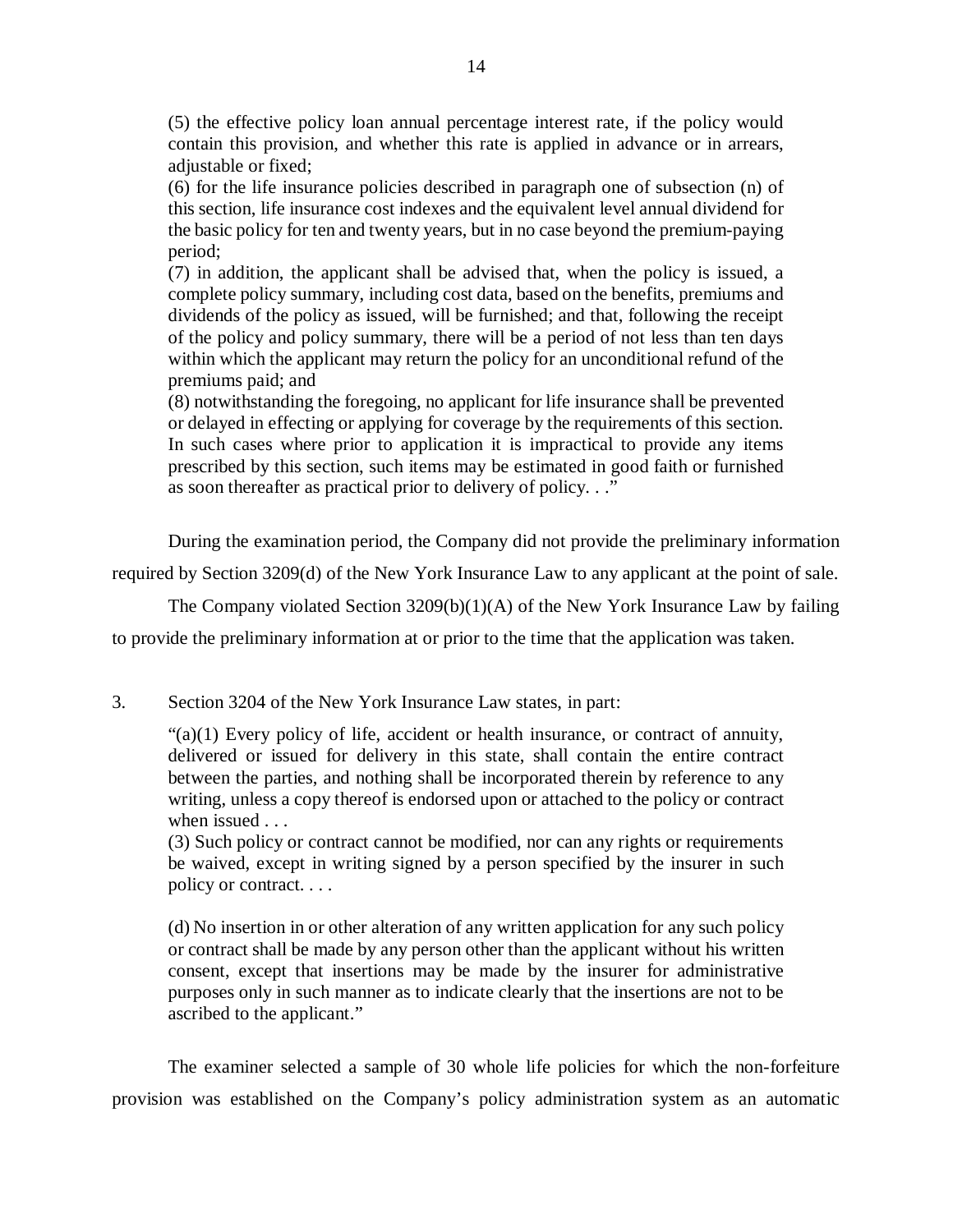premium loan. In four out of the 30 (13.3%) whole life applications reviewed, the applicant did not elect the automatic premium loan provision.

 The Company violated Section 3204(d) of the New York Insurance Law by adding the automatic policy loan provision to a policy, without prior written consent from the applicant (or policy owner), in cases where the automatic policy loan provision was not affirmatively selected on the application.

 premium loan non-forfeiture option indicated on the Company's policy administration system to determine whether the applicant or policyowner elected the automatic premium loan provision. The Company reviewed 8,621 life policies to determine that the correct non-forfeiture option was coded in the system. Of the 8,621 policies reviewed, 285 (3.31%) were coded incorrectly. There were 9 of the 285 identified policies where the policyholder did not affirmatively select the APL option on the application, but the premiums were being paid during the exam period using automatic premium loans. The Company conducted an analysis of all whole life policies in force that had an automatic

 $\overline{4}$ . Section 3211 of the New York Insurance Law states, in part:

> "(a)(1) No policy of life insurance or non-cancellable disability insurance delivered or issued for delivery in this state . . . shall terminate or lapse by reason of default in payment of any premium, installment, or interest on any policy loan in less than one year after such default, unless, for scheduled premium policies, a notice shall have been duly mailed at least fifteen and not more than forty-five days prior to the day when such payment becomes due . . .

(b) The notice required by paragraph one of subsection (a) hereof shall . . .

 (2) state the amount of such payment, the date when due, the place where and the person to whom it is payable; and shall also state that unless such payment is made on or before the date when due or within the specified grace period thereafter, the policy shall terminate or lapse except as to the right to any cash surrender value or nonforfeiture benefit. . . ."

 The examiner reviewed specimen copies of the premium notices utilized by the Company during the examination period. The premium notices provided to whole life policyholders during the examination period did not contain a disclosure stating that unless payment is made on or before the date when due or within the specified grace period thereafter, the policy shall terminate or lapse except as to the right to any cash surrender value or non-forfeiture benefit.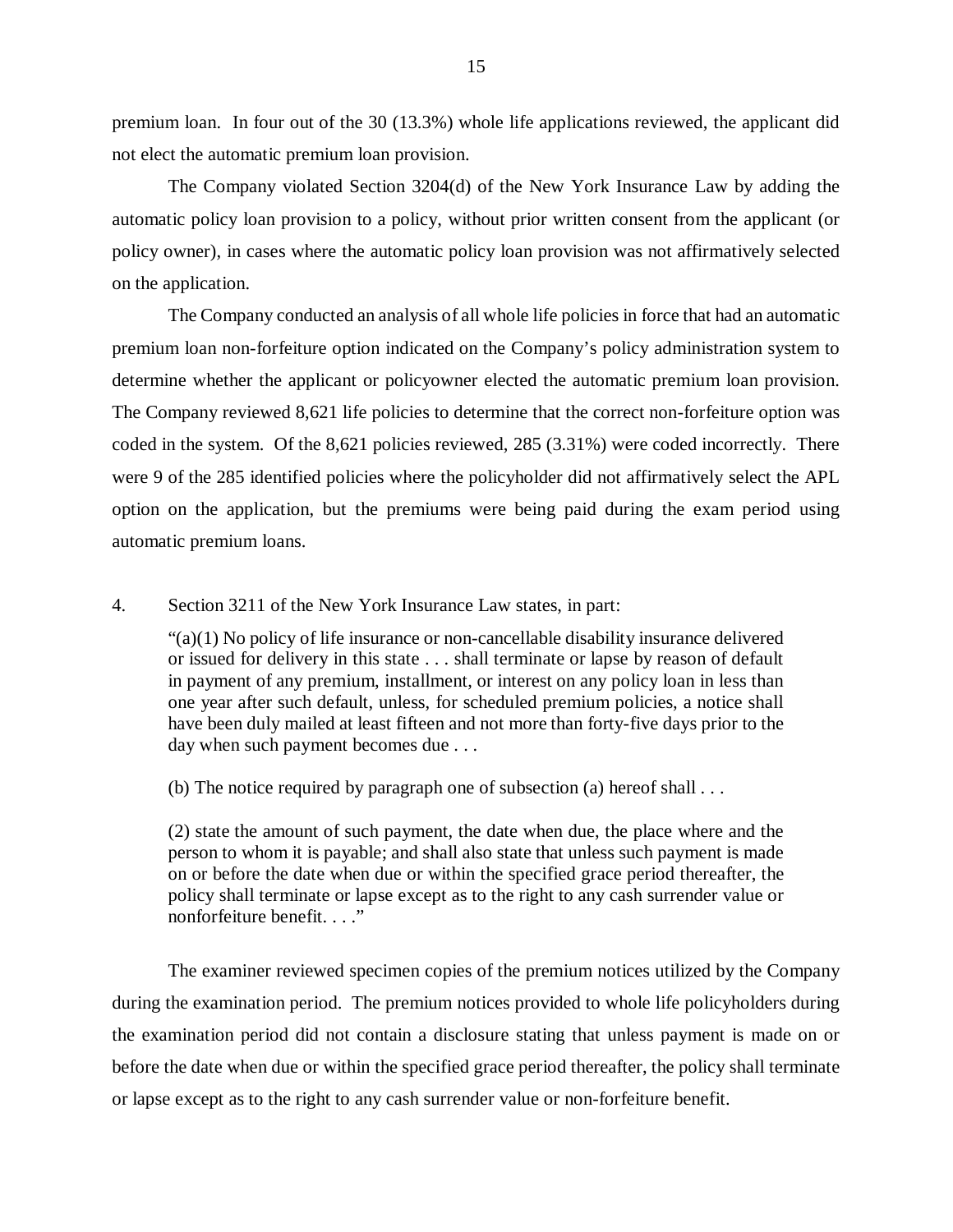The Company violated Section 3211(b)(2) of the New York Insurance Law by failing to include disclosure language on premium notices provided to whole life insurance policyholders informing such policyholders that unless payment is made on or before the date when due or within the specified grace period thereafter, the policy shall terminate or lapse except as to the right to any cash surrender value or nonforfeiture benefit.

 The Company conducted a study to identify any insureds that died within one year of the lapse of their policy. The Company's research included a search through the social security death master index as well as a search through the Company's own policy administration systems. The Company identified 49 deceased insureds. The 49 insureds were covered under 55 insurance policies. In 40 instances, benefits under the policy were paid to the appropriate beneficiary(ies) and for the other 15 policies, benefits were denied.

#### 5. Section  $3211(g)$  of the New York Insurance Law states, in part:

 "In the case of life insurance policies to which this section is applicable and which contain a cash surrender value, the insurer must provide an annual notification that the policy contains a cash surrender value and that further information, including the amount thereof, is available from the insurer upon written request from the policyowner. Such notification shall include a statement that the insured has the right to request an updated policy illustration . . . The notification pertaining to the cash surrender value shall be set out in a conspicuous manner and shall include the address to which the policyowner may make a written inquiry. Any notice or statement which informs a policyowner of the policy's cash surrender value at least annually shall be deemed to comply with the requirements of this subsection."

 During the examination period, the Company did not have procedures in place to notify whole life insurance policyholders, at least annually, that their policy contained a cash value and that further information, including the amount thereof, was available upon request from the insurer.

 The Company violated Section 3211(g) of the New York Insurance Law by failing to notify whole life insurance policyholders that their policy contains a cash surrender value and that further information, including the amount thereof, is available from the insurer upon written request from the policyowner.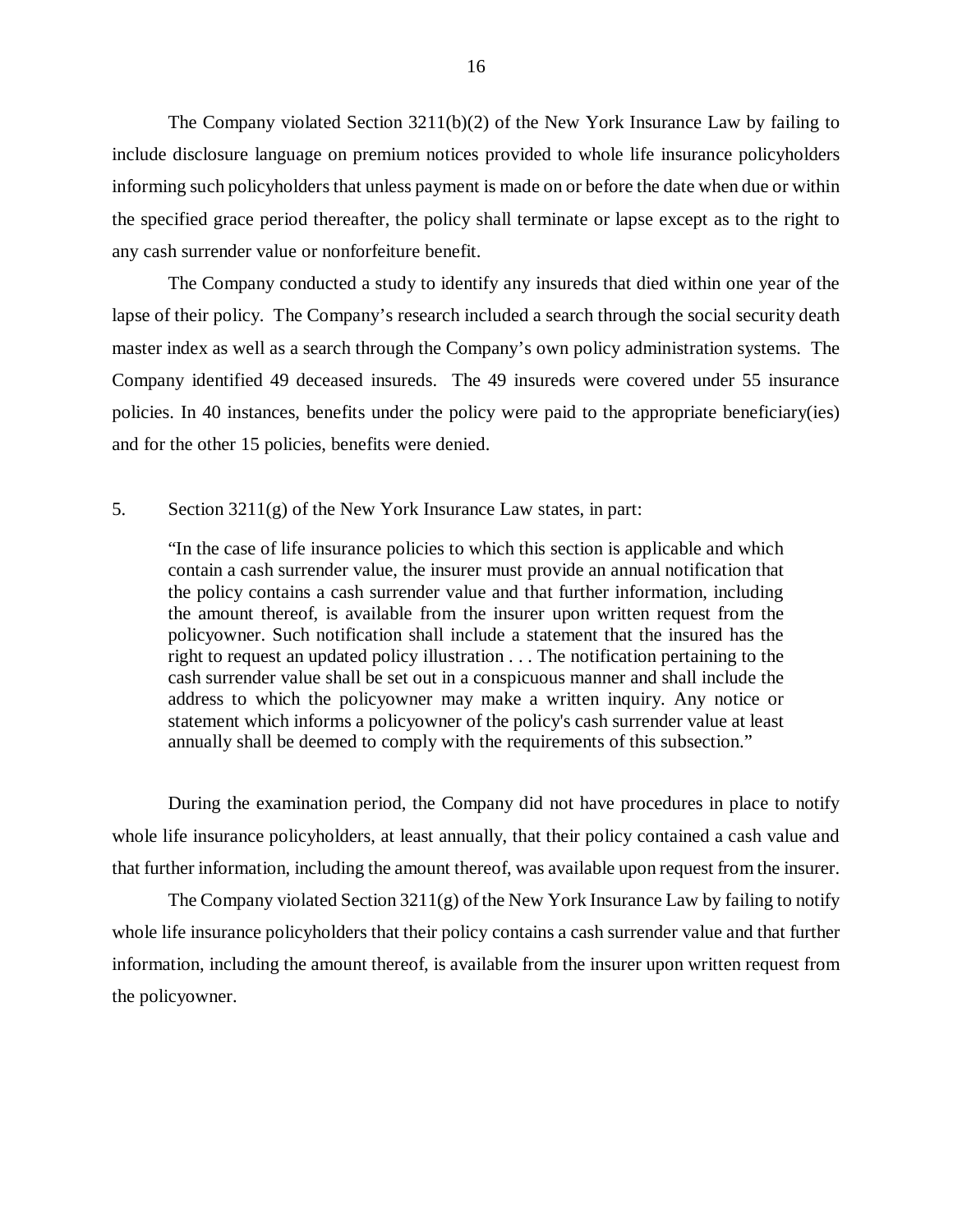#### 5. SUMMARY AND CONCLUSIONS

Following are the violations and recommendations contained in this report:

| Item         | Description                                                                                                                                                                                                                                                                                                                                                                             | Page No. |
|--------------|-----------------------------------------------------------------------------------------------------------------------------------------------------------------------------------------------------------------------------------------------------------------------------------------------------------------------------------------------------------------------------------------|----------|
| A            | The Company violated Section 219.5(a) of Department Regulation No. 34-<br>A by failing to maintain at its home office in New York, a complete<br>advertising file for life insurance advertisements including a notation<br>indicating the manner and extent of distribution.                                                                                                           | 6        |
| B            | The Company violated Section 215.17(a) of Department Regulation No.<br>34 by failing to maintain at its home office in New York, a complete<br>advertising file for accident and health insurance advertisements including<br>a notation indicating the manner and extent of distribution.                                                                                              | 7        |
| $\mathsf{C}$ | The Company violated Section 215.5(c) of Department Regulation No. 34<br>by failing to place in a prominent place and style in its advertisements, the<br>appropriate statement regarding the expected benefit ratio for the coverage<br>provided.                                                                                                                                      | 7        |
| D            | The Company violated Section 41.3(a) of Department Regulation No. 143<br>by failing to include a statement in advertisements for polices with<br>accelerated death benefit provisions that receipt of accelerated death<br>benefits may affect eligibility for public assistance programs.                                                                                              | 8        |
| E            | The Company violated Section 41.3(b) of Department Regulation No. 143<br>by failing to include a statement in advertisements for polices with<br>accelerated death benefit provisions that receipt of accelerated death<br>benefits may be taxable.                                                                                                                                     | 8        |
| $\mathbf F$  | The Company violated Section 51.6(e) of Department Regulation No. 60<br>by failing to furnish the Superintendent of Insurance with revised<br>Department Regulation No. 60 procedures and by failing to notify the<br>Department of the change in the designated principal officer responsible<br>for monitoring and enforcing such procedures, within thirty days of these<br>changes. | 9        |
| G            | The examiner recommends that the Company implement a remediation<br>plan acceptable to the Department to mitigate the deficiencies and provide<br>relief to all policyholders that did not receive a complete, accurate and<br>timely disclosure prior to completing an application to replace their<br>existing life insurance policy and/or annuity contract. The remediation         | 10       |

plan should include all affected policyholders.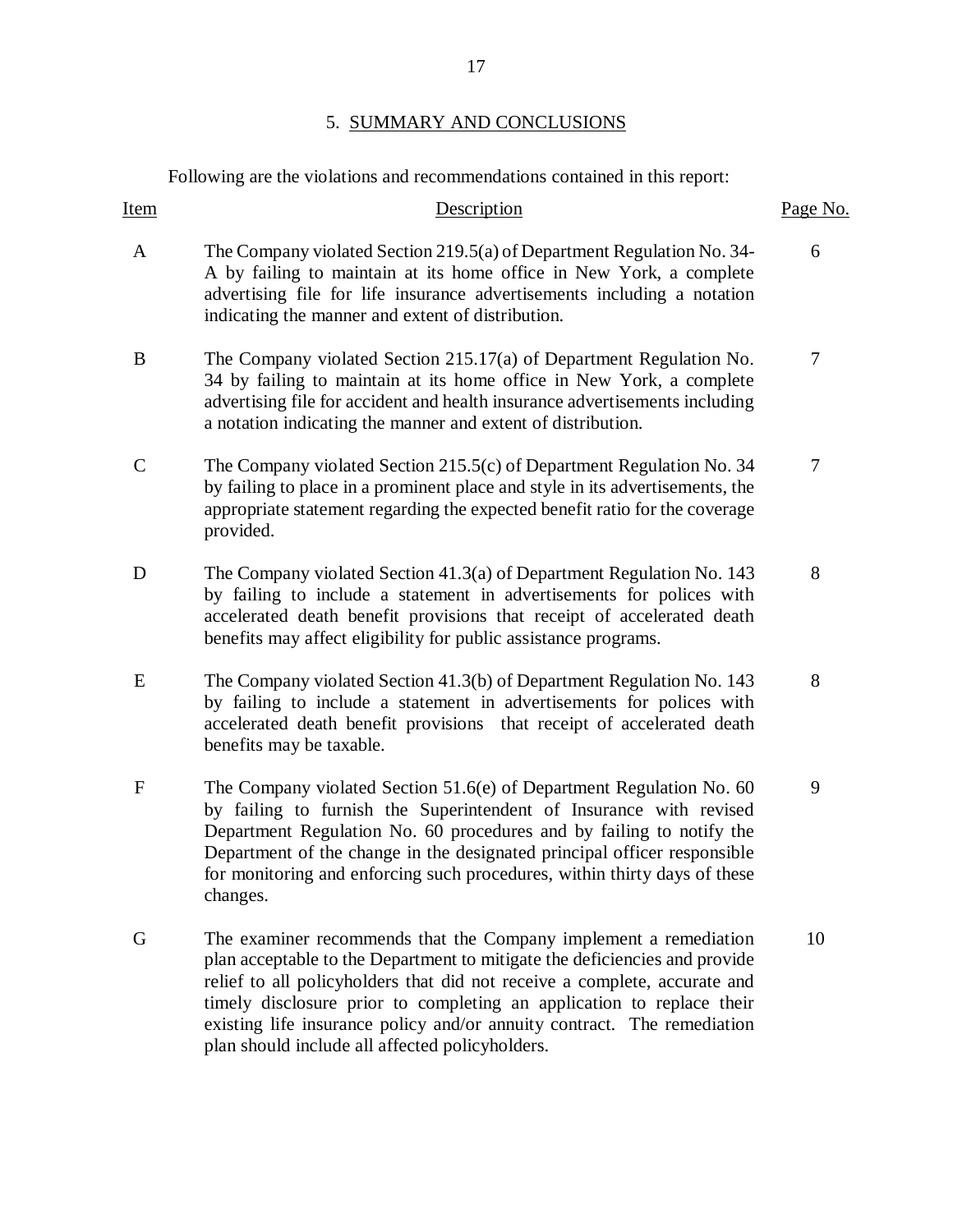| <u>Item</u> | Description                                                                                                                                                                                                                                                                                                                                                                                                                                                 | Page No. |
|-------------|-------------------------------------------------------------------------------------------------------------------------------------------------------------------------------------------------------------------------------------------------------------------------------------------------------------------------------------------------------------------------------------------------------------------------------------------------------------|----------|
| H           | The Company violated Section $51.6(a)(1)$ of Department Regulation No.<br>60 by failing to adequately train its agents to comply with the requirements<br>of Department Regulation No. 60.                                                                                                                                                                                                                                                                  | 11       |
| I           | The Company violated Section $51.6(b)(2)$ of Department Regulation No.<br>60 by failing to require with or as part of each application a copy of any<br>proposal, including the sales material used in the sale of the proposed life<br>insurance policy and proof of receipt by the applicant of the <i>IMPORTANT</i><br>Notice Regarding Replacement or Change of Life Insurance Policies or<br>Annuity Contracts and the completed Disclosure Statement. | 11       |
| $\bf J$     | The Company violated Section $51.6(b)(7)$ of Department Regulation No.<br>60 by failing to reject the application where the required forms were not<br>received or the forms did not meet the requirements of Department<br>Regulation No. 60.                                                                                                                                                                                                              | 11       |
| $\bf K$     | The Company violated Section 51.6(e) of Department Regulation No. 60<br>by failing to establish and implement procedures to ensure compliance<br>with the requirements of Department Regulation No. 60.                                                                                                                                                                                                                                                     | 11       |
| L           | The examiner recommends that the Company develop and implement an<br>audit plan designed to review, test and monitor compliance with<br>Department Regulation No. 60. Such plan should be approved by the<br>Company's board of directors or its audit committee and the results of<br>audits performed should also be reviewed by the board of directors or its<br>audit committee.                                                                        | 11       |
| M           | The Company violated Section $243.2(b)(1)(iv)$ of Department Regulation<br>No. 152 by failing to maintain all of the information necessary for<br>reconstructing the rating and underwriting of a contract or policy.                                                                                                                                                                                                                                       | 12       |
| N           | The examiner recommends that the Company implement procedures to<br>clearly document and maintain the basis for the Company's decision to<br>decline or postpone an application for insurance.                                                                                                                                                                                                                                                              | 12       |
| $\Omega$    | The Company violated Section 53-1.4 of Department Regulation No. 74<br>by failing to maintain at its home office, a complete file containing a<br>specimen copy for each of the preliminary information forms and policy<br>summary forms authorized by the insurer for each policy form sold in New<br>York.                                                                                                                                               | 13       |
|             |                                                                                                                                                                                                                                                                                                                                                                                                                                                             |          |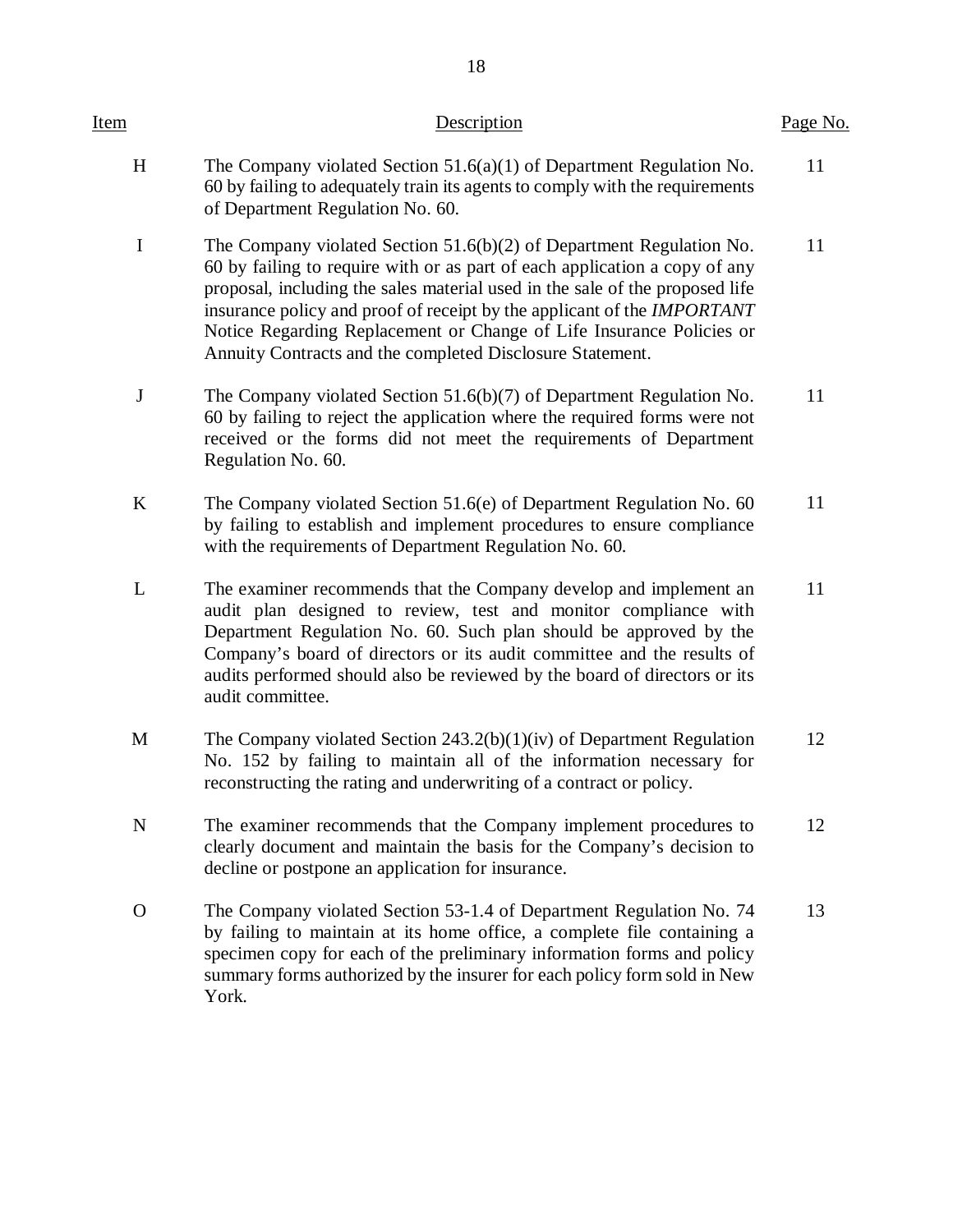| Item         | Description                                                                                                                                                                                                                                                                                                                                                                                                                                                     | Page No. |
|--------------|-----------------------------------------------------------------------------------------------------------------------------------------------------------------------------------------------------------------------------------------------------------------------------------------------------------------------------------------------------------------------------------------------------------------------------------------------------------------|----------|
| $\mathbf{P}$ | The Company violated Section $3209(b)(1)(A)$ of the New York Insurance<br>Law by failing to provide the preliminary information at or prior to the<br>time that the application was taken.                                                                                                                                                                                                                                                                      | 14       |
| Q            | The Company violated Section 3204(d) of the New York Insurance Law<br>by adding the automatic policy loan provision to a policy, without prior<br>written consent from the applicant (or policy owner), in cases where the<br>automatic policy loan provision was not affirmatively selected on the<br>application.                                                                                                                                             | 15       |
| $\mathbf{R}$ | The Company violated Section $3211(b)(2)$ of the New York Insurance<br>Law by failing to include disclosure language on premium notices<br>provided to whole life insurance policyholders informing such<br>policyholders that unless payment is made on or before the date when due<br>or within the specified grace period thereafter, the policy shall terminate<br>or lapse except as to the right to any cash surrender value or nonforfeiture<br>benefit. | 16       |
| S            | The Company violated Section $3211(g)$ of the New York Insurance Law<br>by failing to notify whole life insurance policyholders that their policy<br>contains a cash surrender value and that further information, including the<br>amount thereof, is available from the insurer upon written request from the<br>policyowner.                                                                                                                                 | 16       |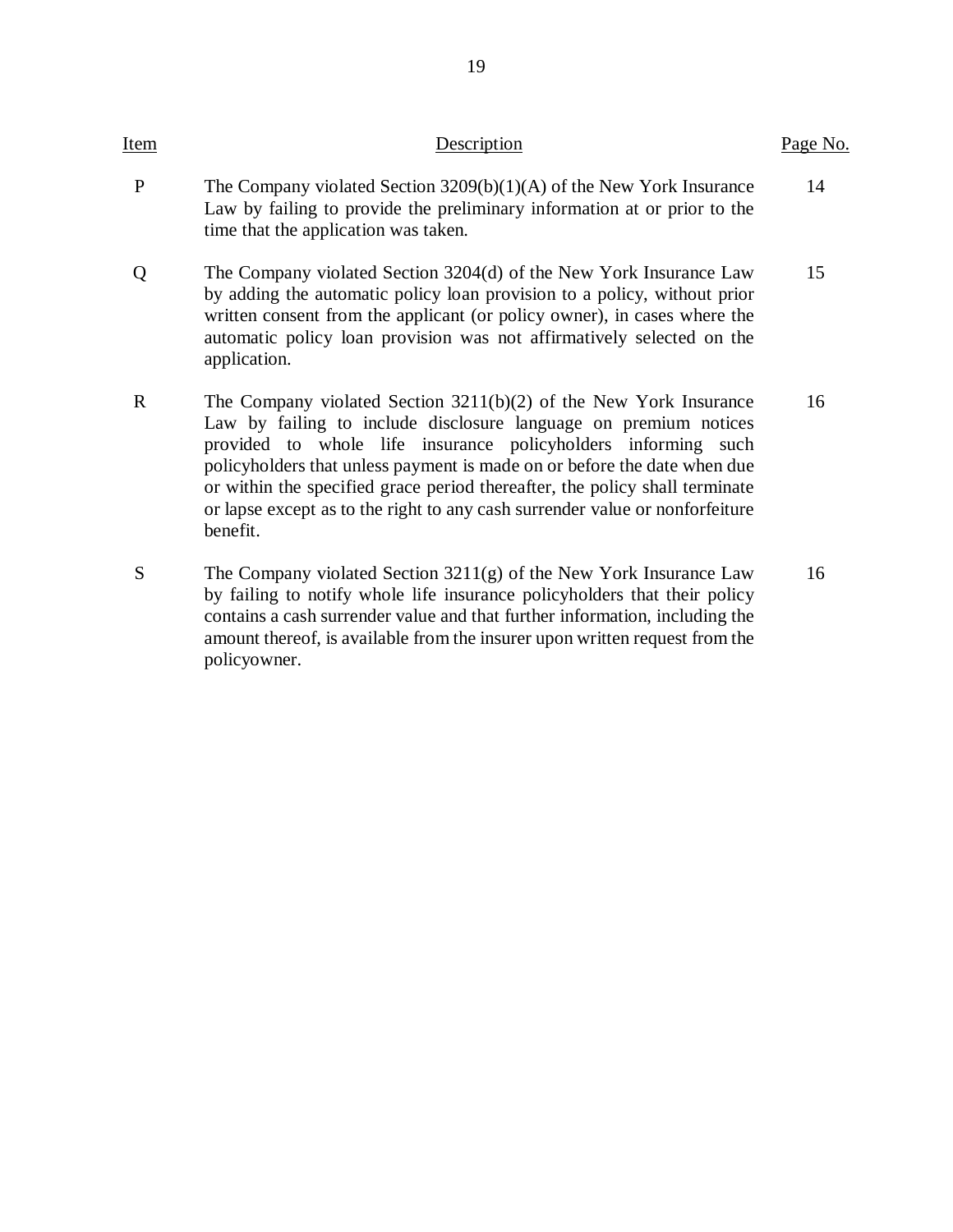Respectfully submitted,

 $\sqrt{s}$ /

Eden M. Sunderman Associate Insurance Examiner

### STATE OF NEW YORK ) COUNTY OF NEW YORK ) )SS:

Eden M. Sunderman, being duly sworn, deposes and says that the foregoing report, subscribed by her, is true to the best of her knowledge and belief.

 $\sqrt{s}$ /

Eden M. Sunderman

Subscribed and sworn to before me

this day of